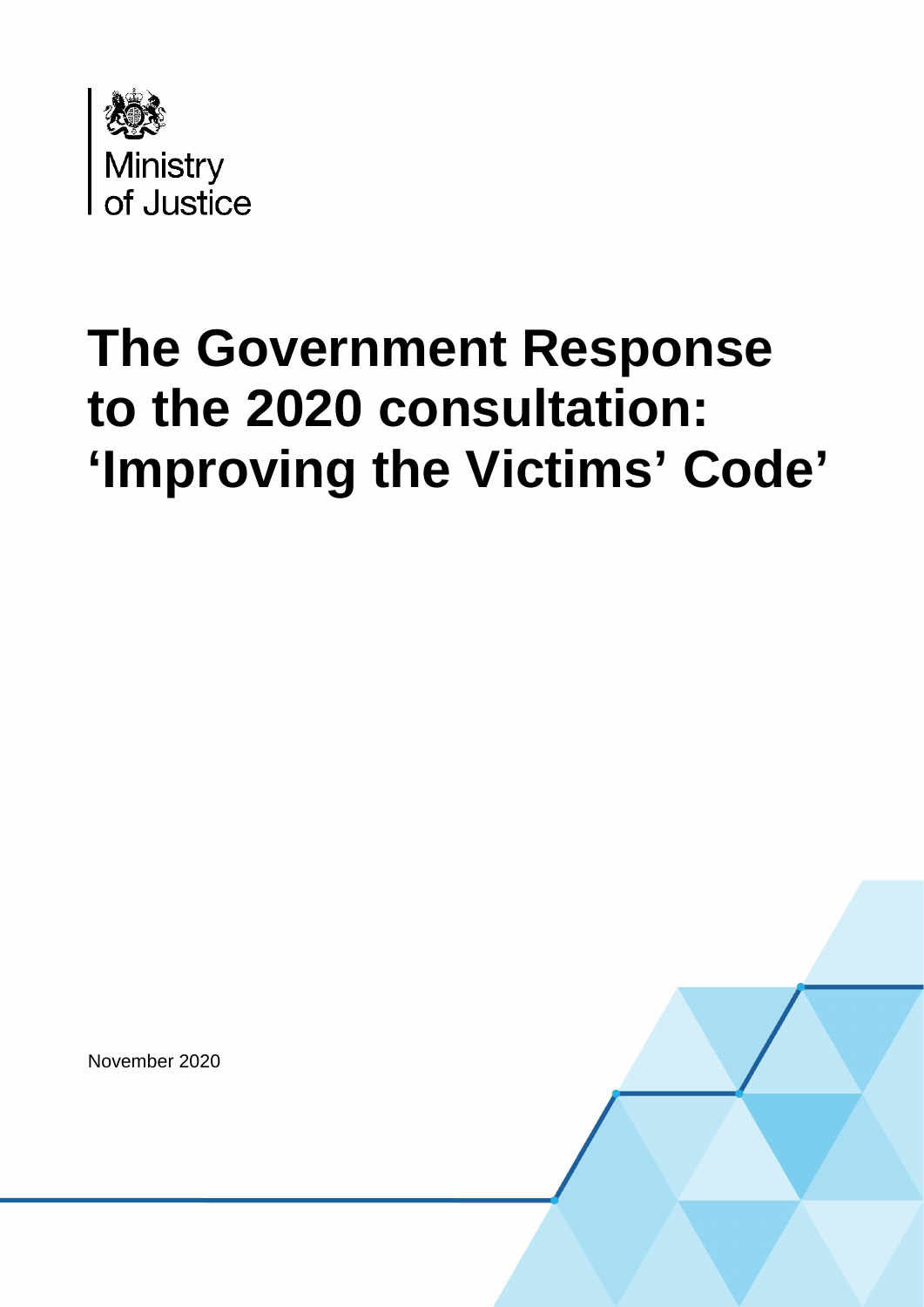

### **The Government Response to the 2020 consultation: 'Improving the Victims' Code'**

**Response to consultation carried out by the Ministry of Justice.**

**This information is also available at<https://consult.justice.gov.uk/>**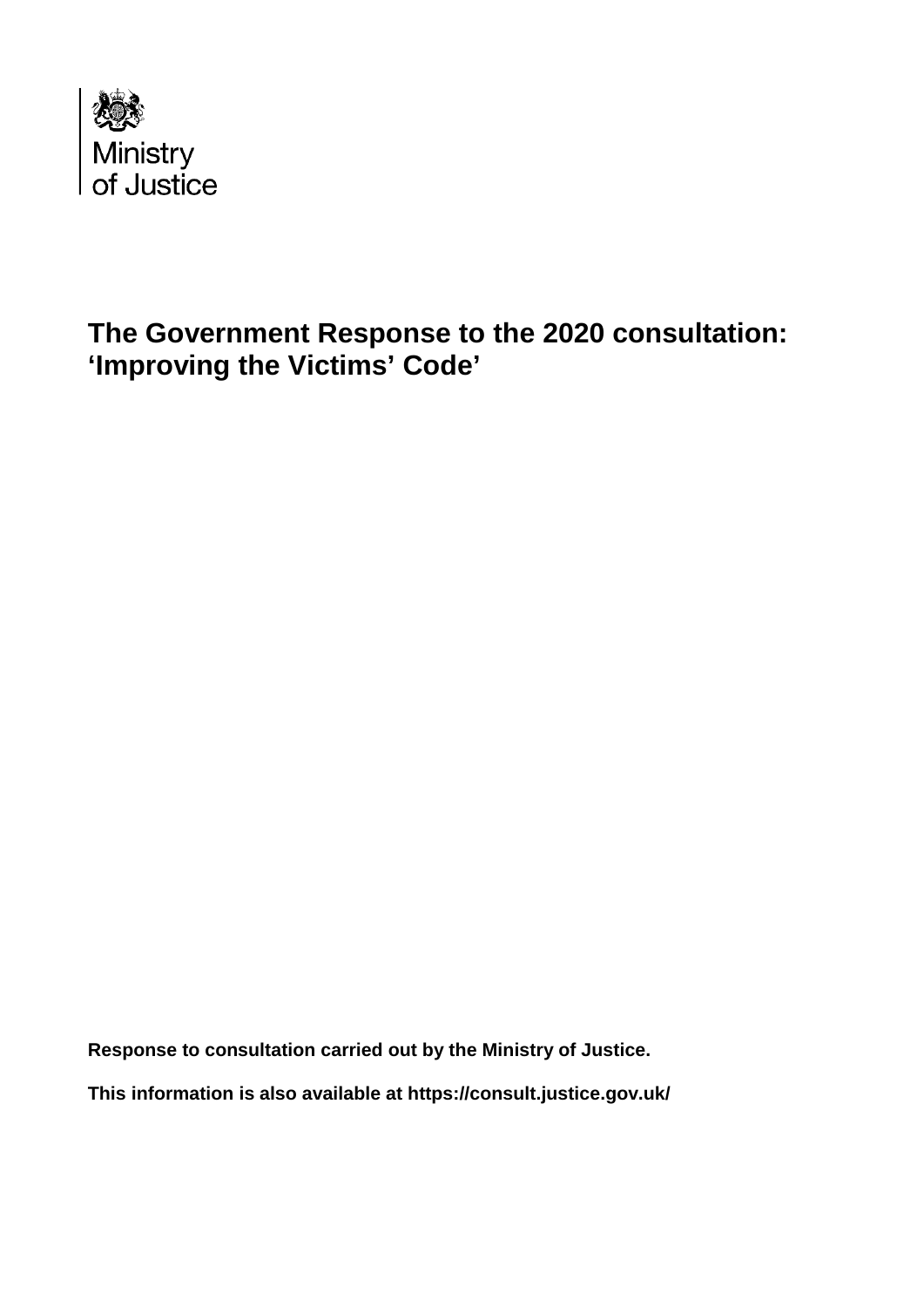### **Contents**

| Foreword by the Lord Chancellor and Secretary of State for Justice<br>$\boldsymbol{2}$ |                                                                                                                                                             |    |  |
|----------------------------------------------------------------------------------------|-------------------------------------------------------------------------------------------------------------------------------------------------------------|----|--|
|                                                                                        | Foreword by Alex Chalk, Parliamentary Under Secretary at the Ministry of Justice                                                                            |    |  |
|                                                                                        | <b>Introduction</b>                                                                                                                                         |    |  |
|                                                                                        | <b>Background</b>                                                                                                                                           |    |  |
|                                                                                        | <b>Summary of responses</b>                                                                                                                                 |    |  |
| Responses to specific questions on our proposals<br>8                                  |                                                                                                                                                             |    |  |
|                                                                                        | Q1: Do you think our proposal to restructure the Code into 12 overarching rights is<br>the correct one?                                                     | 8  |  |
|                                                                                        | Q2: Do you agree that the rights we have identified cover the most important needs<br>of victims?                                                           | 10 |  |
|                                                                                        | Q3: Do you agree that these rights cover the key stages of a victim's journey in the<br>criminal justice system?                                            | 12 |  |
|                                                                                        | Q4: We have included more practical advice and information in the draft revised Code,<br>do you agree with our proposed approach?                           | 14 |  |
|                                                                                        | Q5: Is there any important information that you feel we should also include?                                                                                | 15 |  |
|                                                                                        | Q6: Are you aware of any evidence or sources of information that would help us to<br>understand and assess equality and economic impacts in greater detail? | 17 |  |
|                                                                                        | Q6a: If you are aware, what do you believe would be the effect of this evidence/<br>information on our proposals?                                           |    |  |
|                                                                                        | Q7: Do you have any further comments about the draft revised Code?                                                                                          | 17 |  |
| <b>Conclusions and next steps</b><br>20                                                |                                                                                                                                                             |    |  |
|                                                                                        | 21<br><b>List of respondents</b>                                                                                                                            |    |  |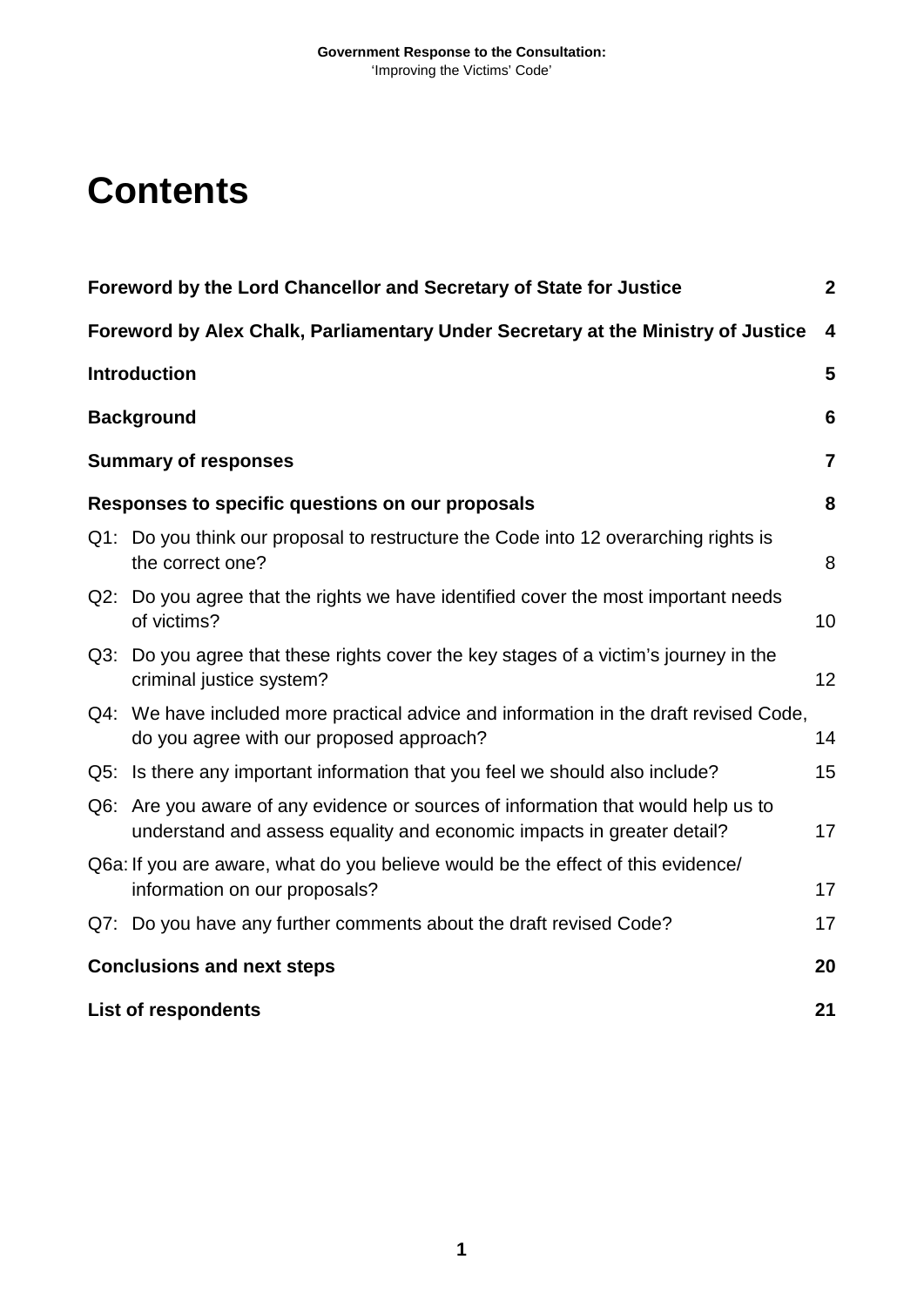### <span id="page-3-0"></span>**Foreword by the Lord Chancellor and Secretary of State for Justice**



Coronavirus has had profound consequences for all of us, including for some the tragic loss of life and of loved ones. The pandemic has also presented government with an unprecedented set of challenges. As a key public service, our priority from the outset was to ensure that the justice system could continue delivering its functions without compromising the safety of its users. To ensure that we continue to meet this priority we have introduced

a range of measures to tackle the volume of outstanding cases in the courts, so that our operating capacity is as close as possible to pre-Coronavirus levels.

We have acted quickly and decisively to ensure comprehensive support remains available for victims and witnesses and that the services that provide this support receive the additional funding they need.

In May, the Prime Minister hosted a cross-government Hidden Harms Summit, bringing together key decision makers and agreeing ambitious commitments to bolster support; and we continue to work across government, with the sector and locally to identify issues and manage risks – to ensure that victims continue to have access to vital services.

Coronavirus has in some cases added to the trauma that can result from becoming a victim of crime, often with a deeply profound and personal impact on those affected. How they are treated in the aftermath of a crime, and within the justice system, can support them to move on from what has happened.

Through our consultations on the Victims' Code, we have listened carefully to victims, as well the public and stakeholders. The most recent consultation was conducted during the pandemic and we have paid particular attention to those responses highlighting the challenges of delivering for victims at a time of crisis.

The revisions we have made will play a hugely important role in ensuring that the system is better able to support victims. We also believe that by simplifying the Code, victims will be more aware of their rights, and as a result more likely to engage and be more satisfied with their experience of the criminal justice system. The new Code will also lay the groundwork for our forthcoming consultation on a Victims' Law.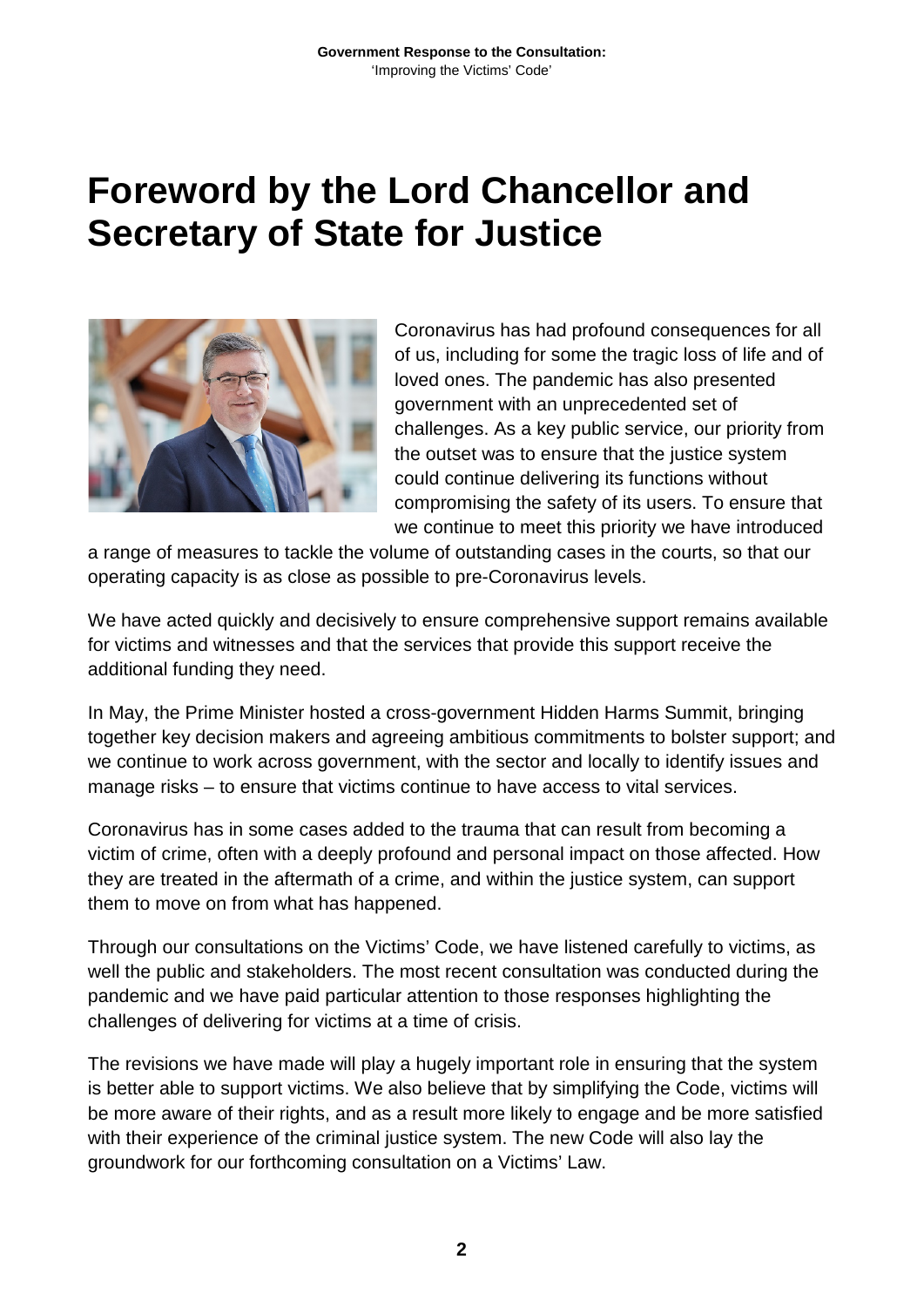I am grateful to all those who made that possible by responding to both consultations – their contributions will improve the experience of victims and some of the most vulnerable people touched by the work of the justice system.

**Lord Chancellor and Secretary of State for Justice, the Rt Hon Robert Buckland QC MP**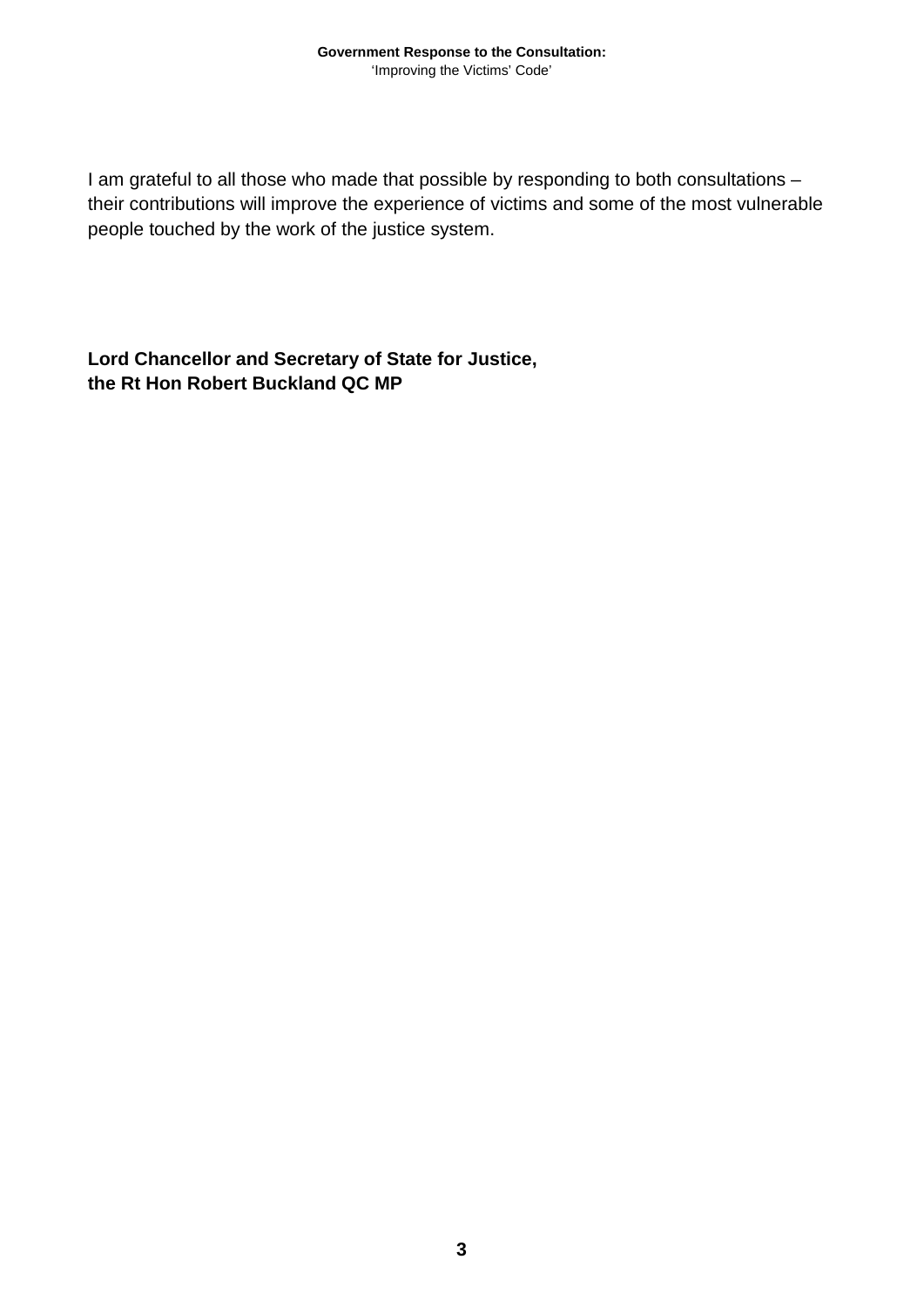## <span id="page-5-0"></span>**Foreword by Alex Chalk**



Coronavirus has presented government with unprecedented and unique challenges. But throughout this time, we have remained steadfast in our commitment to ensure that victims and witnesses continue to receive the support they need.

Part of this commitment has been to continue working towards our vision for a Victims' Code that better meets the needs of victims and ensures that

the right support is available at the right time.

We know that many people are still not aware of the Code, and that those who are find it difficult to understand what it means for them. For these reasons we have focused our efforts on a number of key areas: accessibility and raising awareness; providing clearer information on victims' rights to access practical and emotional support; strengthening communication and taking account of the victim's preferences; and increasing the voice of the victim through providing more flexibility in the Victim Personal Statement process.

These changes mean that when the new Code comes into force it will be based around a clearly defined set of rights that are both easy for victims to understand and which clearly set out the minimum level of service they can expect from criminal justice agencies. This will help to ensure that the experience of victims within the justice system improves and will form the basis of our forthcoming Victims' Law, which will seek to guarantee these rights.

We received a total of 315 responses to our second consultation from a range of organisations and individuals. I would like to take the opportunity to thank all those who took the time to send us their thoughts and to assure you that we have carefully considered them. As a result, we are proceeding as planned with the main changes we outlined in our first consultation, as well as making some smaller revisions based on the views we received.

We believe that these changes will deliver a Victims' Code that will build both victim confidence and trust in the system, as well as address the longstanding issues around complexity and accessibility.

#### **Alex Chalk, Parliamentary Under Secretary of State at the Ministry of Justice**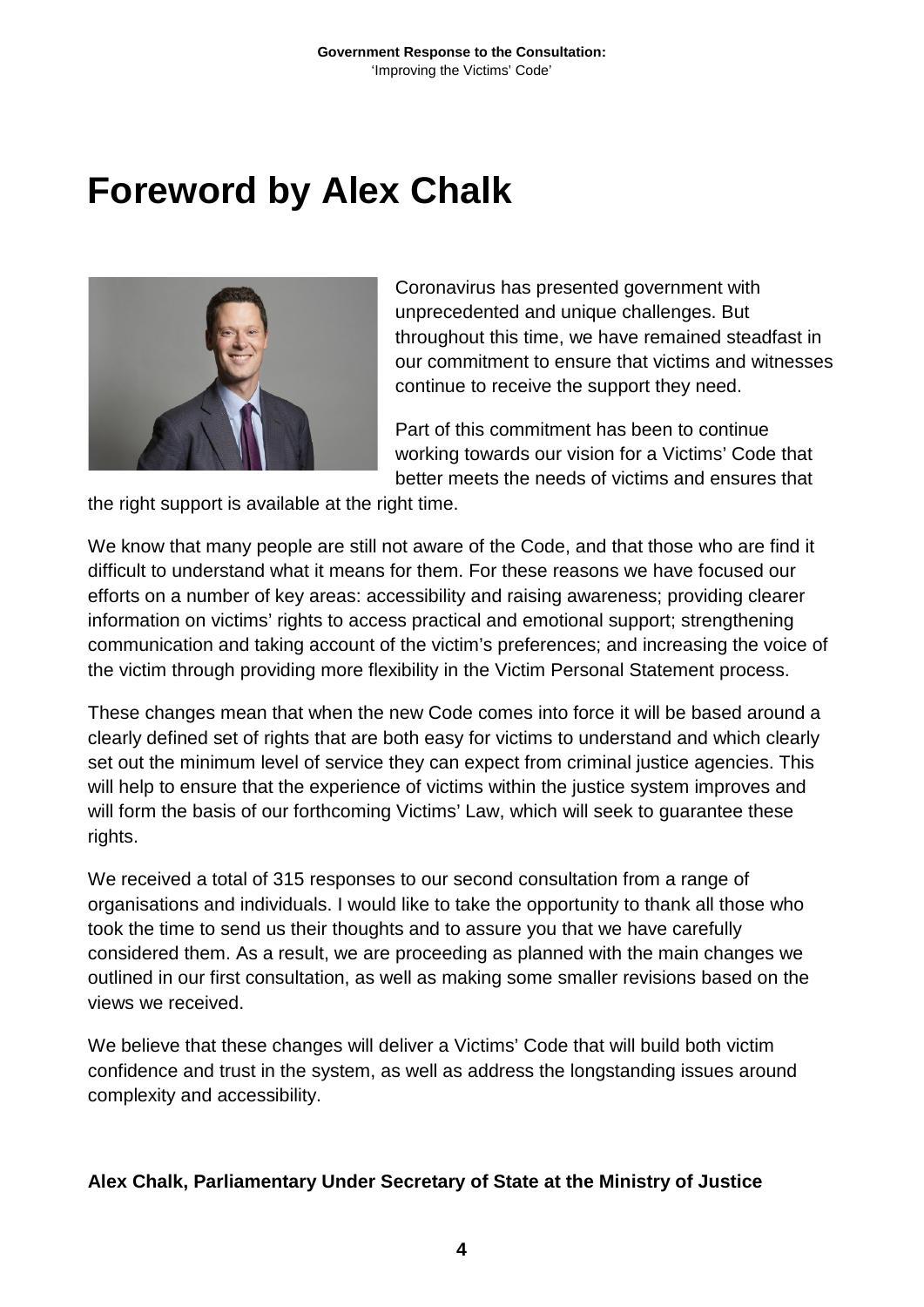## <span id="page-6-0"></span>**Introduction**

- 1. This document is the Government's response to the outcome of the 2020 consultation: 'Improving the Victims' Code'. It provides:
	- the background to the consultation;
	- a summary of the responses to the consultation;
	- responses to specific questions on our proposals;
	- conclusions and next steps; and
	- a list of respondents.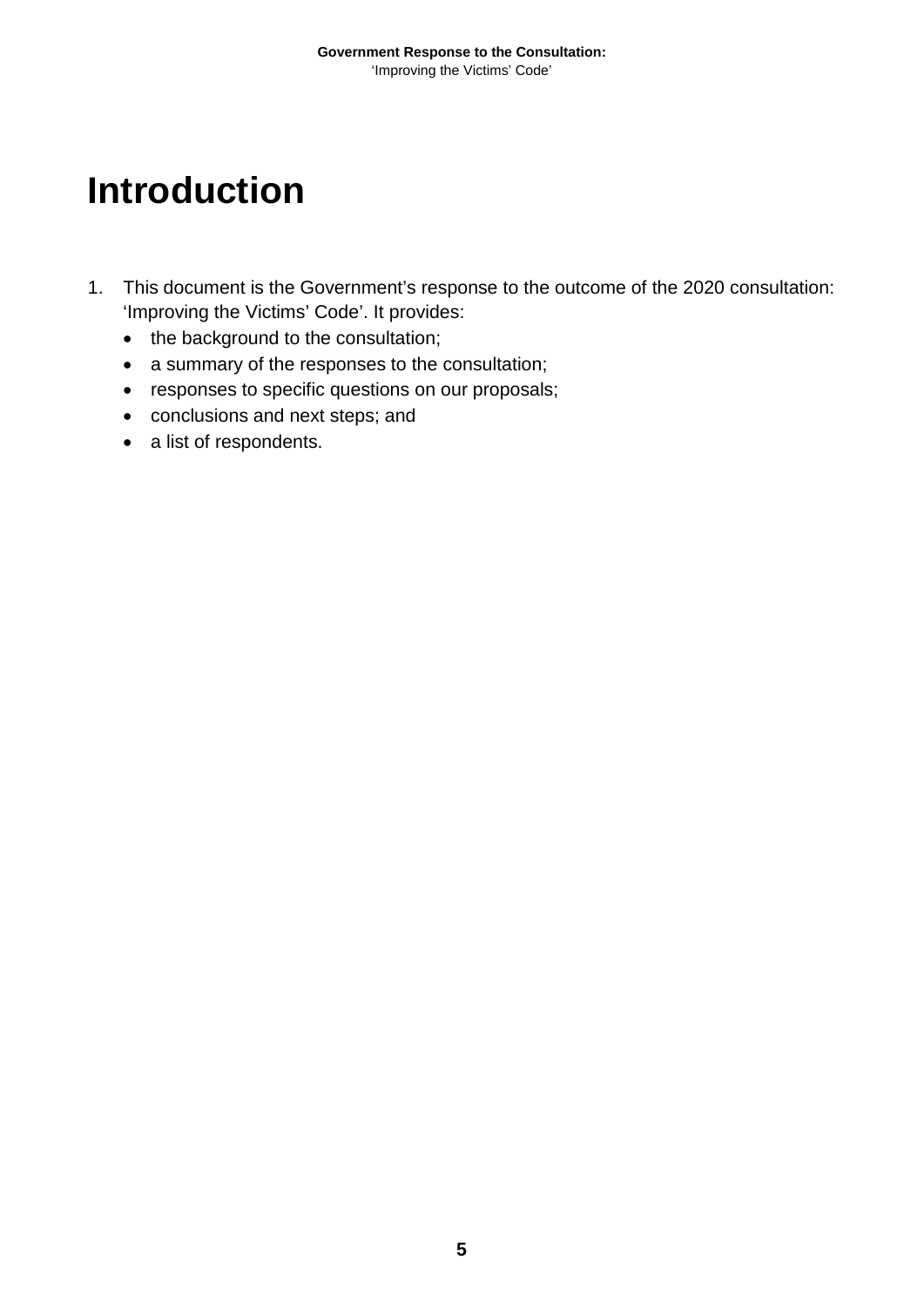# <span id="page-7-0"></span>**Background**

- 2. Following on from our initial consultation held in 2019, 'Proposals for revising the Code of Practice for Victims of Crime', [1](#page-7-1) the consultation paper 'Improving the Victims' Code', [2](#page-7-2) opened on 5 March 2020. Both consultations invited comments on delivering one of the key commitments included in the cross-government Victims Strategy<sup>[3](#page-7-3)</sup> published in September 2018, namely, to consult on a revised Code of Practice for Victims of Crime.
- 3. The Victims Strategy identified a number of specific changes we intended to make to the Code. The key principles underpinning our approach were that victims should:
	- receive the information and support they need, when they need it;
	- not be re-traumatised by their experience of the criminal justice process; and
	- whatever the outcome, be satisfied with the treatment they received from the criminal justice system.
- 4. This document summarises the responses, building on those we received to our first consultation. <sup>1</sup> This consultation has influenced and enabled us to clearly identify the key changes that we believe need to be made to the Code, and which are necessary to help ensure that victims receive the help and support they need to cope and recover. It is also an important milestone in improving the experience of victims within the justice system and will help pave the way for a Victims' Law that will guarantee victims their rights.
- 5. The consultation was initially due to close on 16 April 2020 but was extended until 28 May 2020 because of the Coronavirus pandemic.
- 6. A list of respondents to the consultation is at the end of this document.

<span id="page-7-1"></span> <sup>1</sup> [https://www.gov.uk/government/consultations/proposals-for-revising-the-code-of-practice-for-victims-of](https://www.gov.uk/government/consultations/proposals-for-revising-the-code-of-practice-for-victims-of-crime)[crime](https://www.gov.uk/government/consultations/proposals-for-revising-the-code-of-practice-for-victims-of-crime)

<span id="page-7-2"></span><sup>2</sup> <https://www.gov.uk/government/consultations/consultation-on-improving-the-victims-code>

<span id="page-7-3"></span><sup>3</sup> [www.gov.uk/government/publications/victims-strategy](http://www.gov.uk/government/publications/victims-strategy)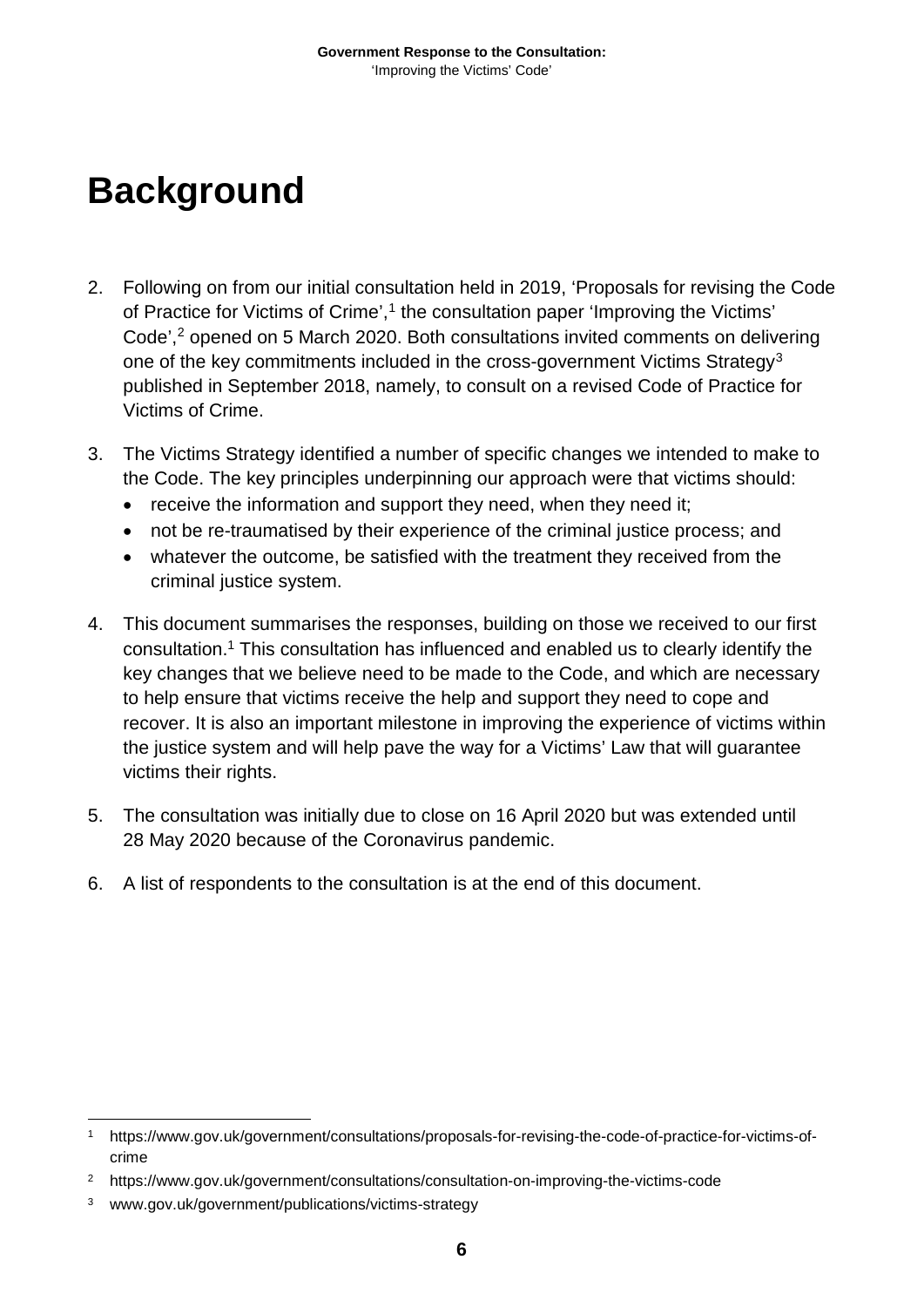## <span id="page-8-0"></span>**Summary of responses**

7. A total of 315 responses to the consultation were received from a range of organisations and individuals, including criminal justice practitioners, police forces, Police and Crime Commissioner Offices, voluntary organisations/charities, academics and members of the public. Of the 315 responses, 63 (20%) were identical in nature and called for changes to the information and rights to access Restorative Justice in the revised Code.

| <b>Category</b>                          | <b>Number of Respondents</b> |
|------------------------------------------|------------------------------|
| Academics                                | 8                            |
| Associations                             | 5                            |
| <b>Criminal Justice Practitioners</b>    | 57                           |
| Government Departments/Agencies          | 12                           |
| Members of the public                    | 131                          |
| Office of Police and Crime Commissioners | 24                           |
| Police forces                            | 5                            |
| <b>Voluntary Organisations/Charities</b> | 41                           |
| Others/Not answered                      | 32                           |
|                                          |                              |

8. The following table breaks down the respondents to the consultation into categories:

- 9. We have analysed the responses for views on and the level of support for our proposals, as well as evidence of the impact. Not all of the respondents answered every question and some respondents opted to submit their response in the form of a general letter. In these cases, where comments appear to be in response to a particular question, these contributions have been treated for the purpose of analysis as answers to those questions.
- 10. We would like to thank all those individuals who responded to the consultation and shared their personal experience of the criminal justice system with us. Whilst some respondents expressed views or made suggestions that did not answer the questions or were out of scope of the consultation, we welcome them and have considered them thoroughly. While they cannot be explored in detail in this consultation response and have not been incorporated into the revised Code, they will help to inform future consideration as to how to improve the experience of victims of crime.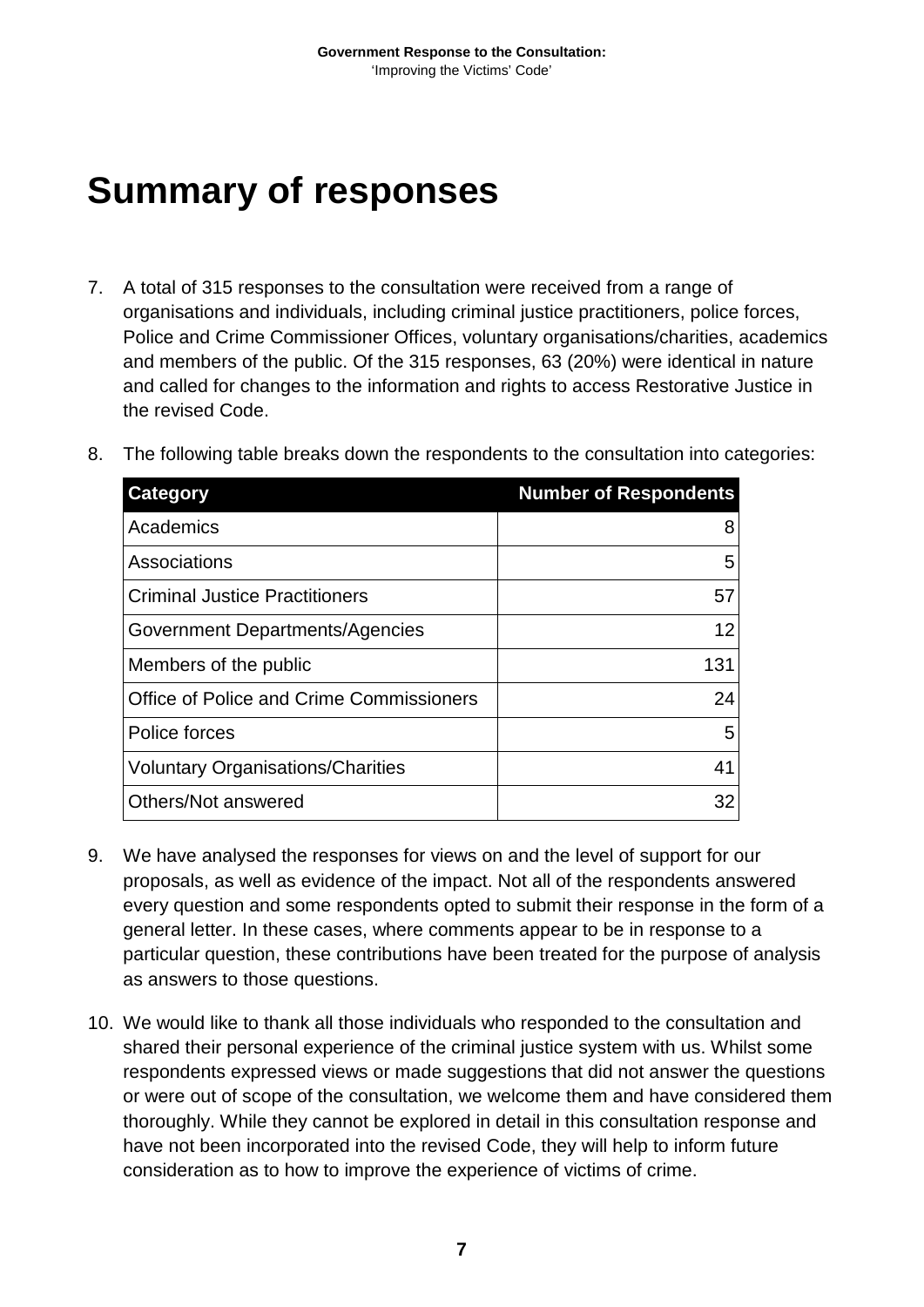### <span id="page-9-0"></span>**Responses to specific questions on our proposals**

### **Improving the Victims' Code**

#### **We asked:**

#### <span id="page-9-1"></span>**Q1: Do you think our proposal to restructure the Code into 12 overarching rights is the correct one?**

Out of 315 respondents, 187 (59%) agreed with our proposal to restructure the Code into 12 overarching rights; 25 (8%) disagreed; 17 (5%) commented but did not indicate support or disapproval and 85 (27%) did not answer the question. Therefore, of the 212 yes/no responses to question 1, 88% agreed with the proposal and 12% disagreed with it.

#### **Please give reasons for your response**

- 1.1 Most responses to this question agreed that the simplification of the Code into 12 overarching rights makes it clearer and easier to understand for both victims and criminal justice practitioners. Others commented that the simplified structure would assist with monitoring compliance with the Code.
- 1.2 Where no support or disapproval was indicated, respondents mentioned the need to have the Code available in a more accessible format, queried the use of the terms 'rights', 'victims' and whether the term 'survivor' should be used, and the need for trials to proceed without delay.
- 1.3 The most common reason (68%) given by those who did not agree with our proposal to restructure the Code was concern about the level of information on and specific entitlements for accessing Restorative Justice. Other reasons given by those who disagreed included that the Code:
	- did not take into account the rights of victims of false allegations;
	- was still far too long and complex;
	- did not provide sufficient support for those injured in traffic incidents; and
	- that Special Measures and/or Restorative Justice should form one of the 12 overarching rights.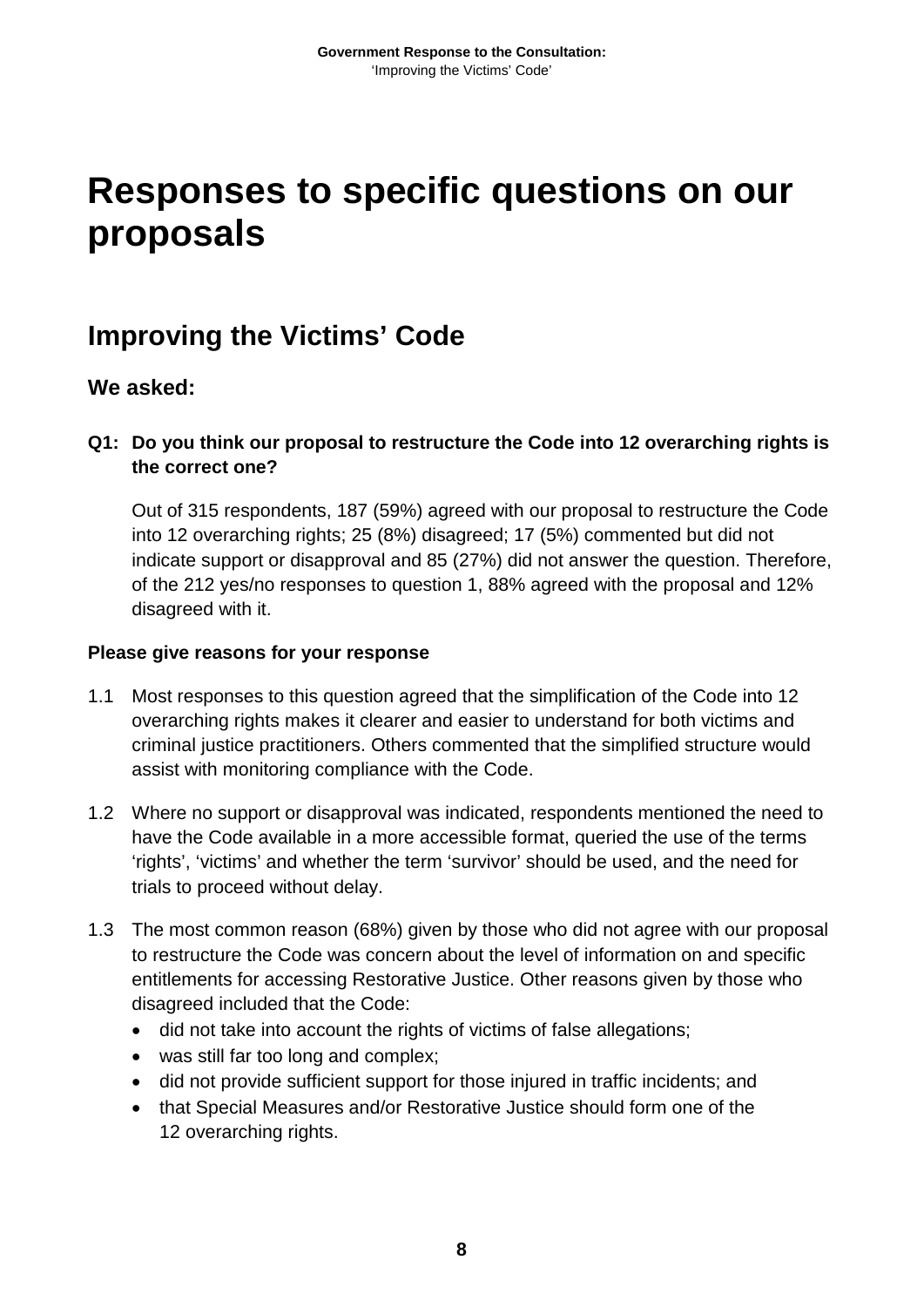#### **Government response**

- 1.4 As supported by the majority (88%) of those responding to the consultation and those who responded to our first consultation (88%), we have decided to retain the 12 overarching rights. Whilst we accept that the Code remains a lengthy document, for the majority of victims, a shorter version, which will also be published, will provide the information needed for them to be able to clearly understand their rights.
- 1.5 We have carefully considered the suggestions to include Restorative Justice and/or Special Measures as individual rights, but on balance feel it is more important that they retain the links with Rights 3 and 4 respectively. This will help to ensure that duplication is minimised, and the document is simplified, to address criticism often levelled at the existing Code.
- 1.6 We noted the comments received about the use of the term 'rights' as opposed to 'entitlements' as they are described in the current Code. We believe that using the term 'rights' will send a clear message to both victims and criminal justice practitioners that victims should receive the services and information set out in the Code, unless of course they decide that they do not wish to receive them. The rights will also form a key part of a new Victims' Law, which will be consulted on following publication of the Code.
- 1.7 We recognise that many people harmed by a criminal offence will not want to be referred to as a 'victim'. For the purposes of the Code, we continue to use the term 'victim' but have added the terms 'complainant' and 'survivor' to the definition of who is a victim under the Code.
- 1.8 We thank those who took the time to give us their views on the need for criminal trials to proceed without delay and we will of course continue to do everything possible to improve efficiency and remove unnecessary delays in the criminal justice system. Where witnesses and victims do suffer delays, they will still be able to access victim support services, and we have made this clearer in the revised Code.
- 1.9 Many victims find that taking part in Restorative Justice is an important step in seeking to recover from the impact of crime and that the right to receive information about this remains an important part of the revised Code. We are extremely grateful for the additional wording suggested by many respondents to our consultation, including those who work within the Restorative Justice sector. We recognise that in seeking to simplify the Code, we lost some of the important information about the process. As a result, we have redrafted the Code, specifically **Right 3** and **Right 4**, to take these views in to account, and to ensure that victims are clear of the role that Restorative Justice can play throughout their journey through the criminal justice system and where possible to help repair the harm caused by crime.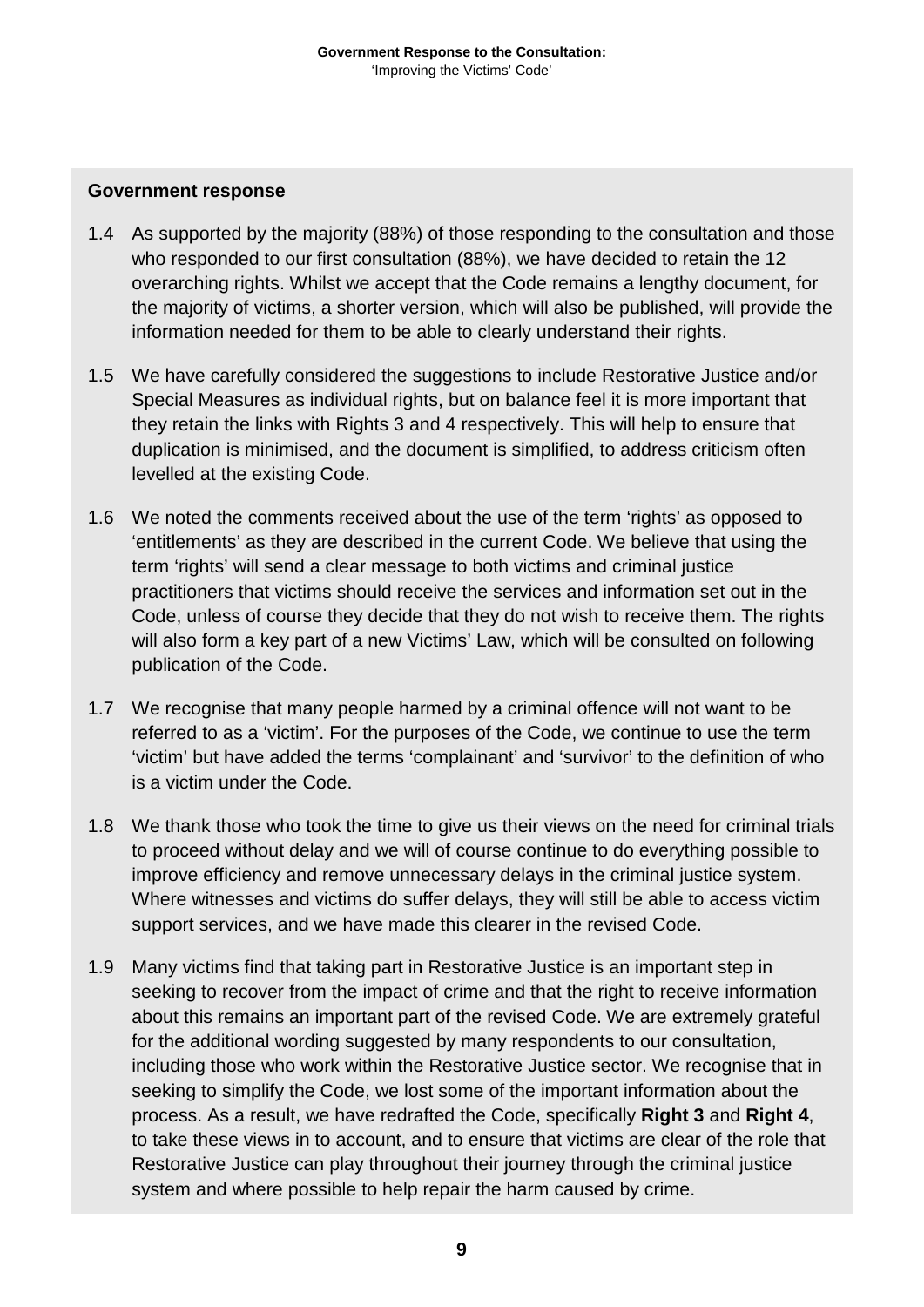- 1.10 The definition of a 'victim' was expanded in 2013 to cover all criminal offences, not just victims of crimes classified under the National Crime Recording Standards. It is therefore important to recognise that victims of traffic incidents that result in a crime being committed already have rights under the Code.
- 1.11 A number of respondents felt that individuals falsely accused of crime were not sufficiently covered by the Code. The definition of 'victim' includes all crimes, including where a victim is harmed following a deliberately false allegation of a crime being made against them. From this definition we conclude that it is not necessary to change the revised Code to separately take account of this cohort.

#### **We asked:**

#### <span id="page-11-0"></span>**Q2: Do you agree that the rights we have identified cover the most important needs of victims?**

Out of 315 respondents, 118 (37%) agreed that the rights covered the most important needs of victims; 166 (53%) made additional suggestions; and 31 (10%) did not answer the question.

#### **Please give reasons for your response**

- 2.1 Those who agreed with our proposals gave a range of positive reasons for doing so, including that they felt: it covered every stage of a victim's journey, that the timescales helped to manage expectations and that the improved structure and concise nature of the revised Code would help victims to better understand their rights.
- 2.2 As per question one, the vast majority (64%) of responses expressed concern about the level of information on accessing Restorative Justice having compared the proposed revised text with that in the existing Code. They also wanted to see an individual right that expressly covered this.
- 2.3 The provision of rights for victims impacted by road traffic incidents and victims who have been falsely accused of a crime were again highlighted. Other comments received included:
	- the importance of ensuring the high-quality delivery of individual rights;
	- whether Action Fraud, Coroners, the Foreign, Commonwealth & Development Office (formerly the Foreign and Commonwealth Office) or the National Health Service (NHS) should be signatories of the Code;
	- the right to a quality investigation conducted by the police; and
	- the ability to access rights under the Code regardless of immigration status.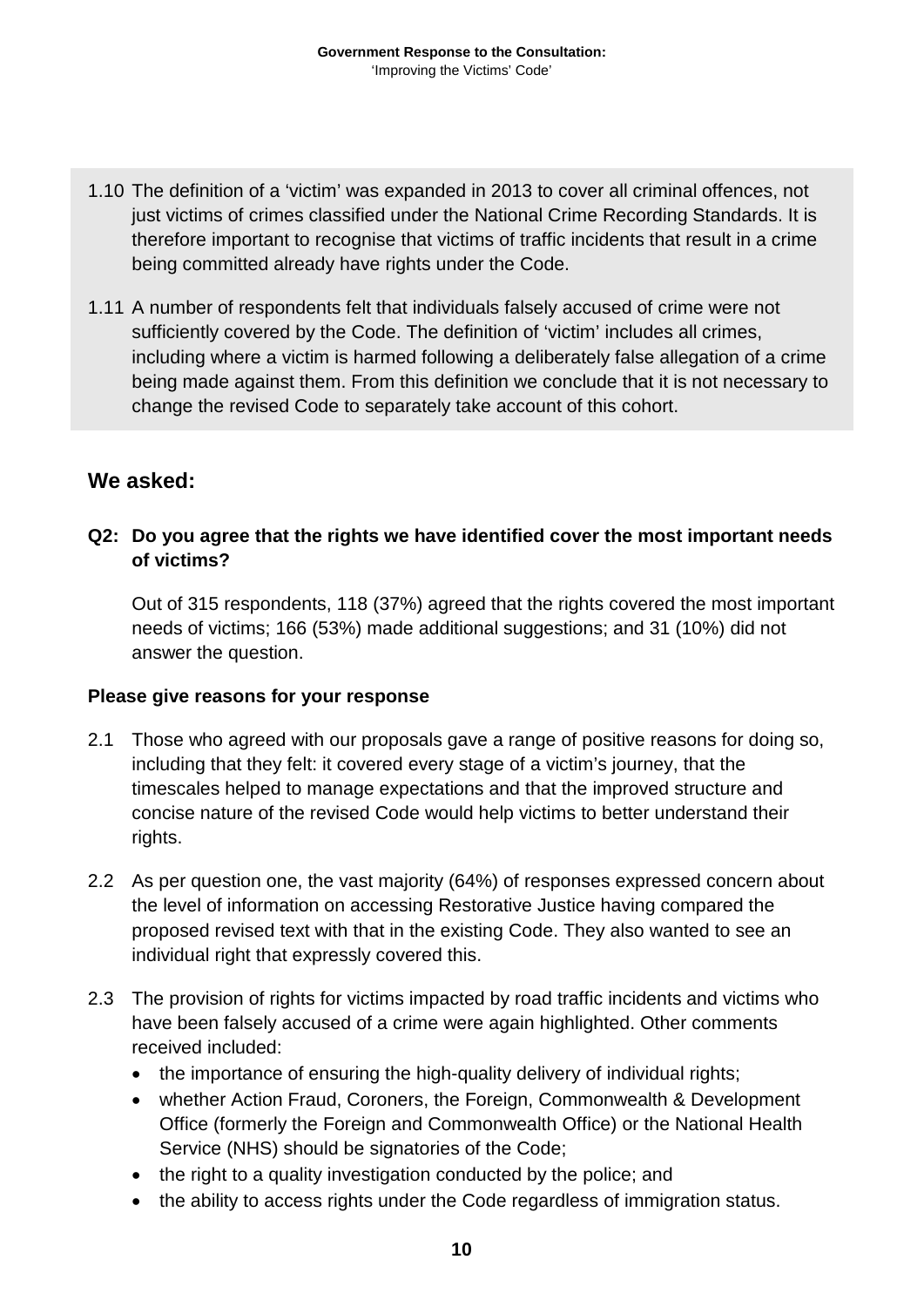#### **Government response**

- 2.4 We covered our reasoning and the rationale in respect of the suggestions relating to Restorative Justice, road traffic victims and those victims falsely accused of a crime, in our response to question one above.
- 2.5 We agree with the comments highlighting the need to ensure that victims not only receive their rights but that they receive a quality service. This remains a key part of the work being undertaken to improve compliance by criminal justice agencies with the Code, and as such will form part of our work on delivering a Victims' Law.
- 2.6 We have carefully considered suggested additions to the list of service providers. In respect of Action Fraud, they form part of the City of London Police and as such are already bound by the Code. We also considered whether the National Health Service, Coroners and the Foreign, Commonwealth & Development Office should be listed under the Code.
- 2.7 In agreement with the National Health Service we have added them to the list of service providers under the Code. This covers their responsibility for Sexual Assault Referral Centres, which have specially trained professionals who can give victims both physical and mental health support if they have experienced rape or sexual assault, regardless of whether they choose to report the crime to the police or not.
- 2.8 In respect of Coroners, whilst an inquest by a Coroner could lead to an investigation by the police, this is only a small part of their much wider responsibilities following an unexplained, unnatural or violent death. Rather than list them as a service provider, we have taken the decision to include a section setting out the role of a Coroner as well as a link to the Guide to Coroners for Bereaved People, within the revised Code.
- 2.9 In respect of the Foreign, Commonwealth & Development Office, we have not listed them as a service provider as the Victims' Code covers criminal offences which are committed or are subject to criminal proceedings in England and Wales. The Foreign, Commonwealth & Development Office only supports British victims of crimes committed outside of the United Kingdom, and, in homicides abroad, their families. The rights and support available to victims of crime committed outside of the UK will vary greatly from country to country and be dependent upon the laws and practices of the country where the crime takes place. The Foreign, Commonwealth & Development Office can provide consular support to victims of crimes abroad, which is tailored to individual circumstances, but has to respect these laws.
- 2.10 We have included information in the revised Victims' Code on the consular support available to victims of homicide abroad, and a link to the Foreign, Commonwealth & Development Office's information on death abroad through murder or manslaughter. We have also included a link to the Memorandum of Understanding on Murder,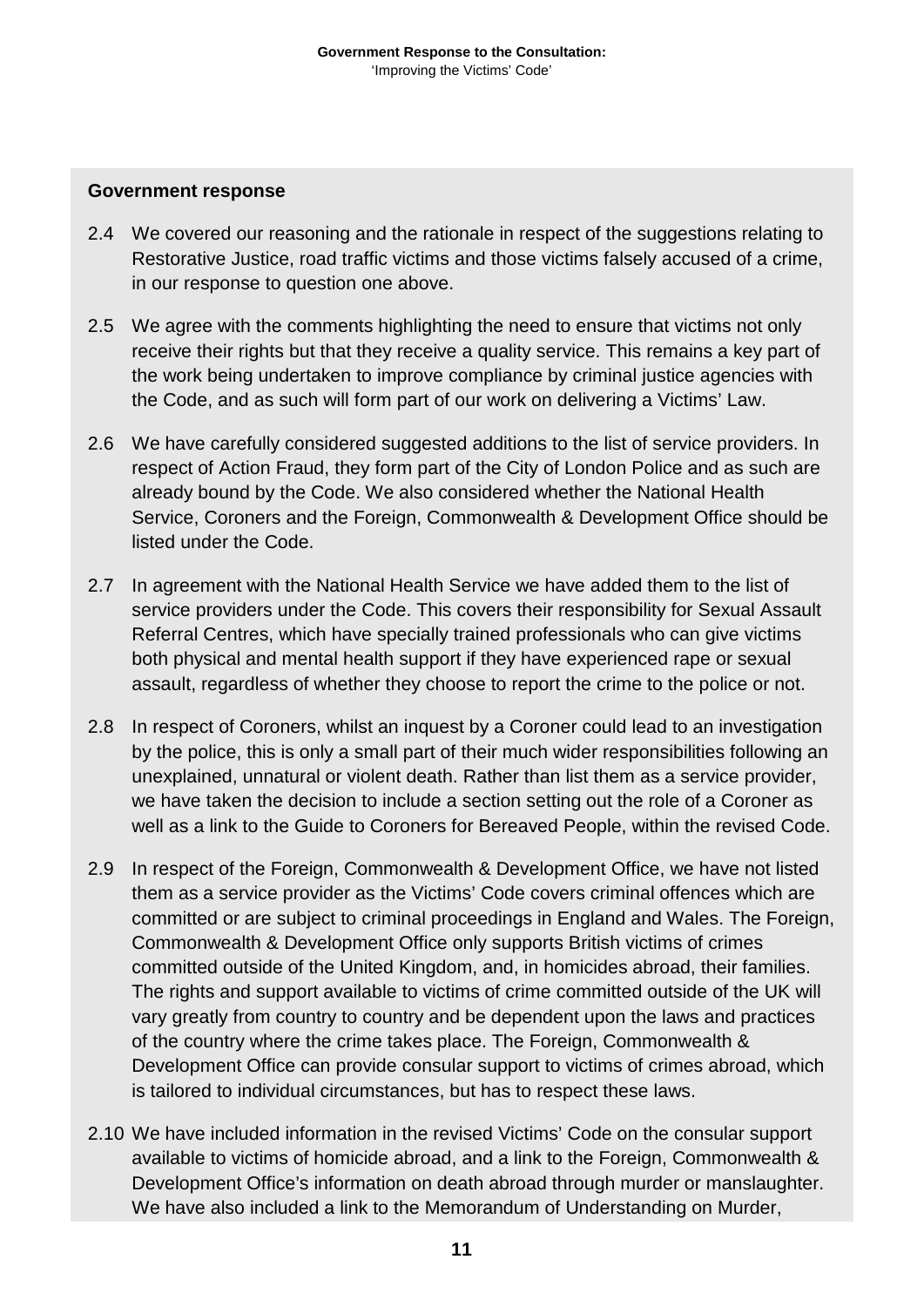Manslaughter and Infanticide of British Nationals Abroad, which helps to clarify the role of the Foreign, Commonwealth & Development Office, the police and coroners in England and Wales, when a British national is a victim of homicide abroad. The information online on death abroad, and the Memorandum of Understanding which have both recently been updated, focus on the deceased and their family, and explain what type of support is available.

- 2.11 We have considered whether the Code should include any additional responsibilities relating to the quality of an investigation. However, it is important to remain mindful of the fact that any rights cannot influence or interfere with independent decisions taken by the police during an investigation. Also, it is important to note that there are existing complaints processes which operate outside of the Code should a victim have concerns about the quality of the investigation of their case. Taking these two factors into account, we do not believe it is appropriate to include this as an additional right within the Code.
- 2.12 The impact of being a victim of crime when you have uncertain immigration status and when English is not your first language was clearly set out in a number of responses. In amending the structure of the Code, we took the decision to make the first right a right 'to be able to understand and to be understood', in recognition of the challenges faced by many victims who may have difficulty. We have also clearly stated in the introduction of the Code that victims are 'entitled to services regardless of their resident status'. We recognise the importance of this particular issue, and plan to reinforce these commitments within practitioner guidance, which will ensure that those who have responsibilities to deliver rights under the Code are clear about their obligations.

#### **We asked:**

#### <span id="page-13-0"></span>**Q3: Do you agree that these rights cover the key stages of a victim's journey in the criminal justice system?**

Out of 315 respondents, 128 (41%) agreed we had covered the key stages; 157 (50%) made additional suggestions or comments; and 30 (9%) did not answer the question.

#### **Please give reasons for your response**

3.1 A number of respondents to this question agreed that the rights listed cover the most important needs of victims, but some suggested that they would benefit from the inclusion of a flowchart showing the different stages of the criminal justice process.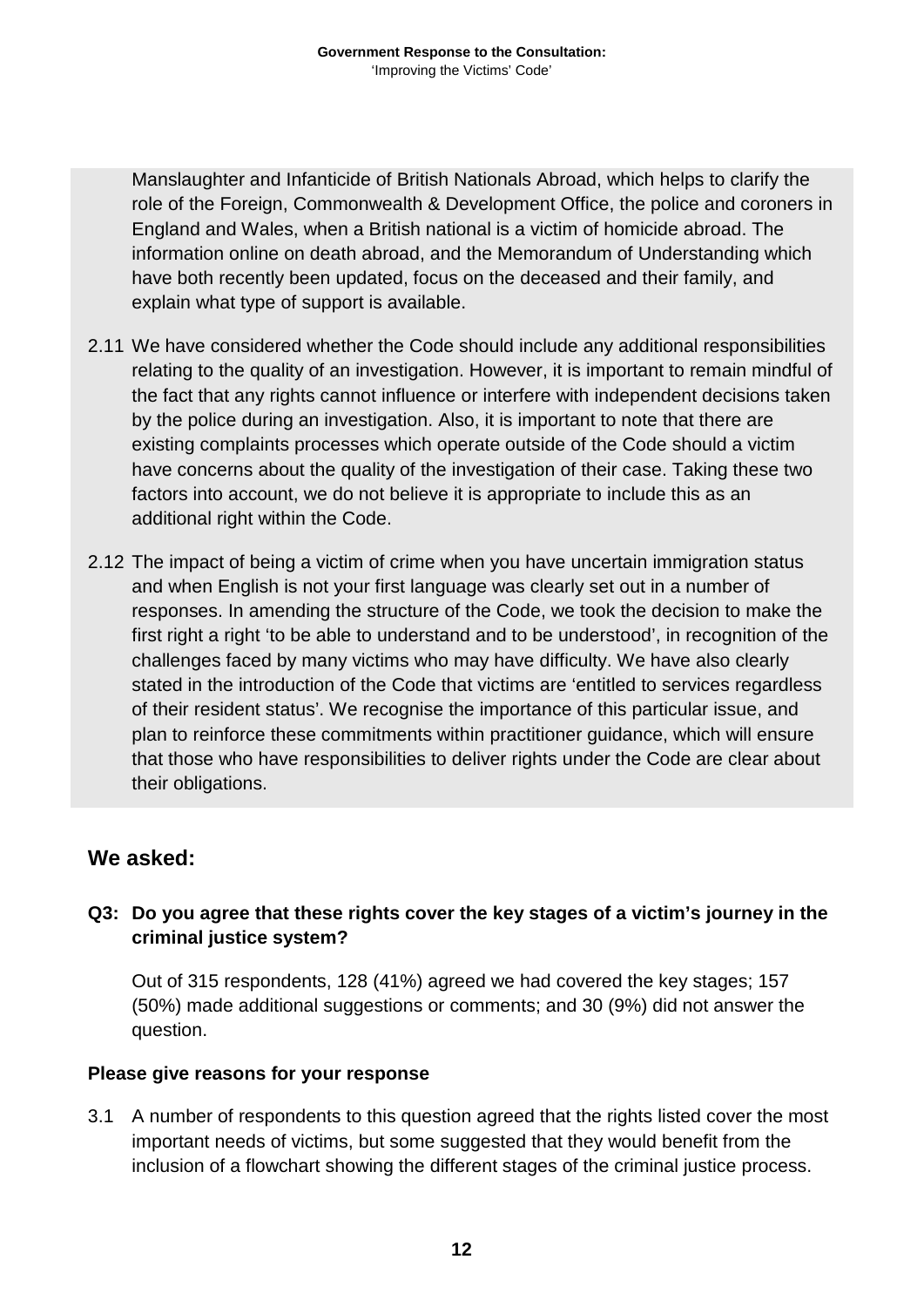- 3.2 Again, the majority (62%) of responses which made additional suggestions referred to concerns about the level of information on and entitlements for accessing Restorative Justice when compared to the existing Victims' Code. Other responses mentioned:
	- the change in wording and removal of timescales for referring victims on to services which support victims of crime;
	- whether the term Victim Personal Statement should be changed back to Victim Impact Statement and the lack of a 'trigger point' for offering the opportunity to make a statement; and
	- formatting changes.

#### **Government response**

- 3.3 In our initial consultation held in 2019, 'Proposals for revising the Code of Practice for Victims of Crime', we highlighted that devolution of many of the commissioning of local victim support services to Police and Crime Commissioners (PCCs) has enabled them to tailor the services offered to victims to best meet the needs of the communities they serve. We had therefore suggested that PCCs were best placed to explain to victims how and to whom they would be referred in order to receive support. However, we accept that in looking to allow greater flexibility we lost some detail around the timescales for making such a referral. In order to address this, we have amended **Right 4** of the revised Code so that it clearly states that victims will be referred to a support service within 2 working days.
- 3.4 A decision was taken by the then Government in the late 1990s to change the name of the 'Victim Impact Statement' to a 'Victim Personal Statement'. In response to the comments we have considered reverting the name to 'Impact statement' or something similar, but following discussions with stakeholders, have decided that the underlying issues relate more to the purpose and quality of the statement rather than the name itself.
- 3.5 In terms of the need for a 'trigger point' for offering a Victim Personal Statement, the responses to the first consultation supported the decision to provide agencies with more discretion around when to offer the opportunity to victims. We believe this decision should in fact be left to the victim to decide, but nonetheless have provided advice in the Code to highlight that for many victims the right time will be when they are informed that the suspect has been charged with an offence. However, in updating the Joint Agency Guidance on Victim Personal Statements, we will remind all criminal justice agencies that they have a duty to provide victims with information about making a personal statement at any time before the offender is sentenced.
- 3.6 Finally, we have also fully considered suggestions relating to the format of the Code. We have taken this helpful feedback on board and this is reflected in the final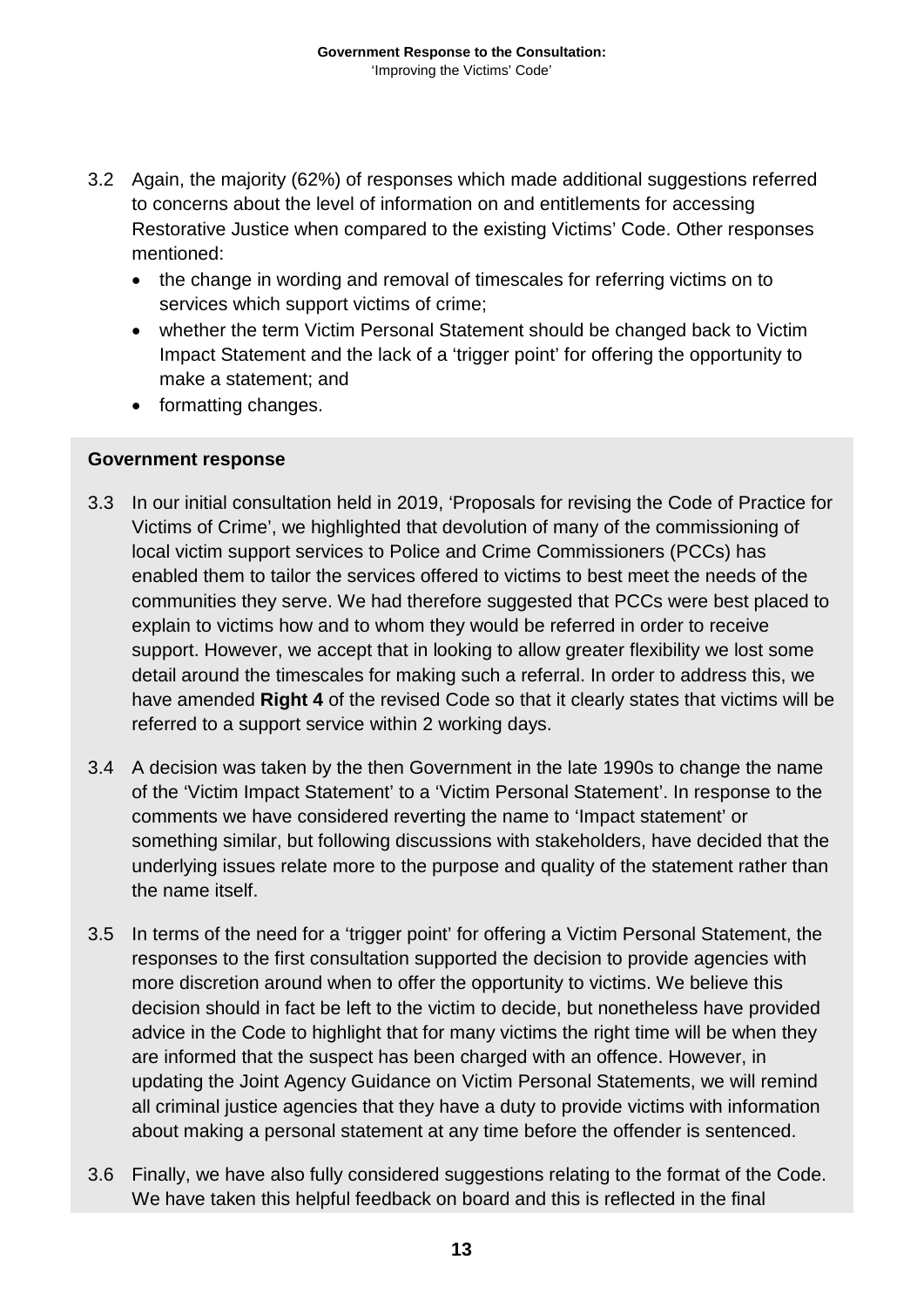version. We have moved the summary of victims' rights to the beginning of the document, so that this important information is as prominent as it can be. We also agree with the suggestion of helping victims to understand the process better by providing them with a clear flowchart of the criminal justice process. Rather than including the chart from the existing Code, which we have heard from stakeholders is confusing and unhelpful, we have decided to include a new version as part of our online information that will be published alongside and in support of the Code.

#### **We asked:**

#### <span id="page-15-0"></span>**Q4: We have included more practical advice and information in the draft revised Code, do you agree with our proposed approach?**

Out of 315 respondents, 146 (46%) agreed with our proposal to include more practical advice and information; 7 (2%) disagreed; 117 (37%) made additional suggestions and 45 (14%) did not answer the question.

#### **Please give reasons for your response**

- 4.1 The majority of respondents indicated support for our approach and commented that it was important that victims are provided with simple, clear and easy to understand practical information and advice. Some caveated their responses by highlighting the need for the information to be kept up to date or suggested additional ways to present this information in the Code.
- 4.2 Where additional suggestions were made, again the vast majority (79%) raised concerns about the level of information relating to Restorative Justice. Others mentioned suggestions similar to those mentioned in response to questions one and two, including the need for those injured in road traffic incidents to be offered support or additional information about the role of the Coroner and the Foreign, Commonwealth & Development Office.
- 4.3 The small number of those who disagreed felt that advice was too offender focussed, was too long, or did not recognise secondary victims.

#### **Government response**

4.4 The majority of respondents agreed with our decision to include more practical information and advice for the first time within the revised Code. Responses were right to highlight the need for information to be kept up to date and this will be an important responsibility for not only government, but also Police and Crime Commissioner's and criminal justice agencies. This will be particularly important in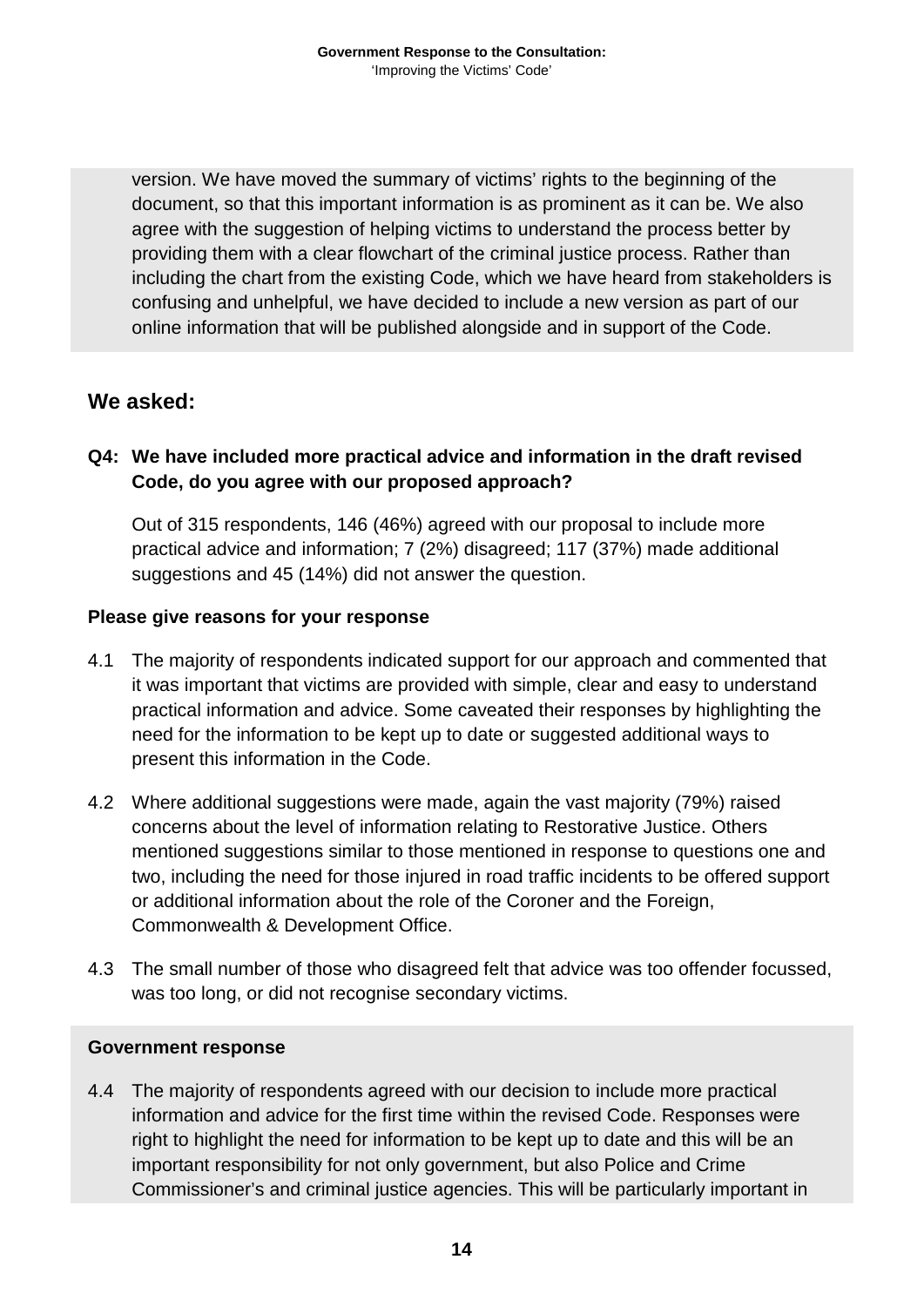cases where a victim is seeking support from a service which supports victims of crime, without first reporting the crime to the police.

- 4.5 We have covered the suggestions relating to Restorative Justice, road traffic victims and information on the role of the Coroner and the Foreign, Commonwealth & Development Office in our responses to the previous questions.
- 4.6 We strongly disagree with the suggestion that the Code is too offender focussed, as it sets out the rights of victims without the need for an offender to be identified, interviewed, investigated or prosecuted.
- 4.7 We also believe that the Code does not seek to diminish the impact of crime on secondary victims. For the first time we have explicitly recognised the right of witnesses to access support under the Code. Where harm is not a direct result of being a victim or witnessing a crime, people can still receive support for their healthcare needs through the National Health Service and we have, for the first time, included details of this within the Code.

#### **We asked:**

#### <span id="page-16-0"></span>**Q5: Is there any important information that you feel we should also include?**

Out of 315 respondents, 176 (56%) made additional suggestions and 137 (44%) did not provide any.

#### **Please give reasons for your response**

- 5.1 Again, the most common (31%) suggestion related to information about accessing Restorative Justice. Other suggestions included:
	- the importance of signposting to locally available and specialist support services;
	- adding additional information on accessing pre-trial therapy;
	- additional help in making a Criminal Injuries Compensation Authority claim;
	- querying why victims of anti-social behaviour were not covered under the Code;
	- highlighting the need to ensure victims who are in the custody of the Her Majesty's Prison Service can access support; and
	- the need for accessible versions, available in a number of different formats and languages including British Sign Language.
- 5.2 Other responses identified similar points as the responses to questions three and four, including having a flowchart setting out the criminal justice journey, and recognition of the importance of keeping the information up to date.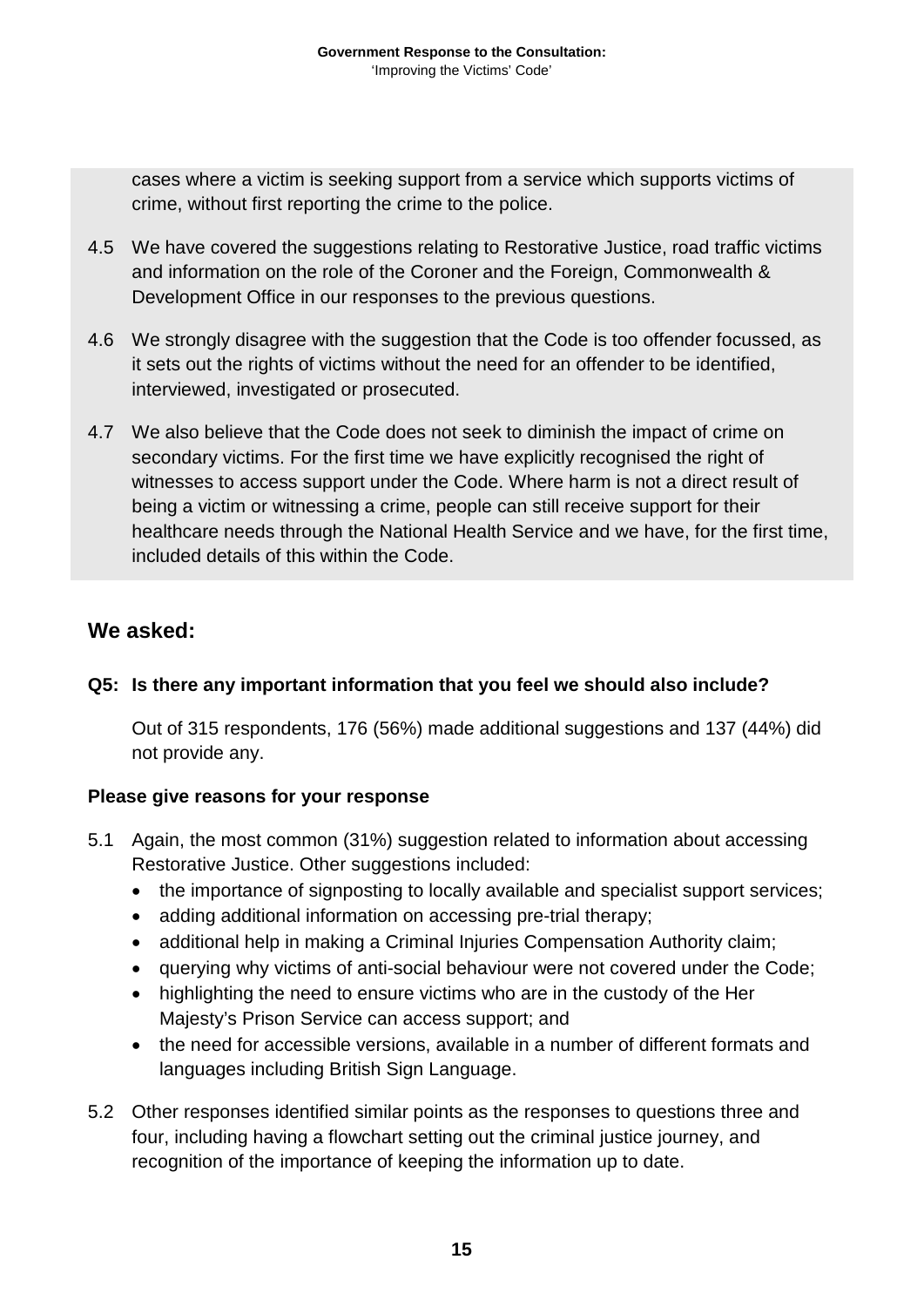#### **Government response**

- 5.3 We have covered the suggestions relating to Restorative Justice in our response to the previous questions.
- 5.4 Ensuring that victims, especially those who choose not to report a crime to the police, are made aware that they can access support services themselves at any time and can find information about locally available support services, will be an important part of Police and Crime Commissioners' and criminal justice agencies' duties in setting out their local offer to victims.
- 5.5 The ability to access pre-trial therapy remains an important method of support for many victims. However, in seeking to make the Code more accessible as a document, we are unable to include full explanations of all types of the support available. It is worth noting that the Crown Prosecution Service and Ministry of Justice are currently developing a victim focused guide to accessing pre-trial therapy and this should be published shortly.
- 5.6 It is vital that when victims report a violent crime to the police, they are signposted to the Criminal Injuries Compensation Scheme (the Scheme). In the separate public consultation on the Scheme, [4](#page-17-0) which closed on 9 October, the Government proposed changes aiming to achieve further simplicity and accessibility, with the intention that applicants feel confident to go through the application process without the need for a solicitor. The Government is carefully reviewing the responses in preparation for publishing a formal response and laying a new Scheme in Parliament for approval. The Criminal Injuries Compensation Authority has updated its website to make it easier to navigate and understand and is improving support and processes for victims applying both by telephone and online.
- 5.7 The Government recognises the impact that anti-social behaviour can have on individuals and the wider community. However, it is important to recognise that the Code only applies to victims directly impacted by a criminal offence. Where incidents commonly described as anti-social behaviour **do not** meet the threshold to be investigated as a possible criminal offence, those individuals impacted by the behaviour **cannot** access support under the Code.
- 5.8 It is important that all victims, including those who are in the custody of Her Majesty's Prison Service, can access information and support under the Code. We continue to work with Her Majesty's Prison Service to improve awareness of the rights under the Code within the Prison Service.

<span id="page-17-0"></span> <sup>4</sup> <https://www.gov.uk/government/consultations/criminal-injuries-compensation-scheme-review-2020>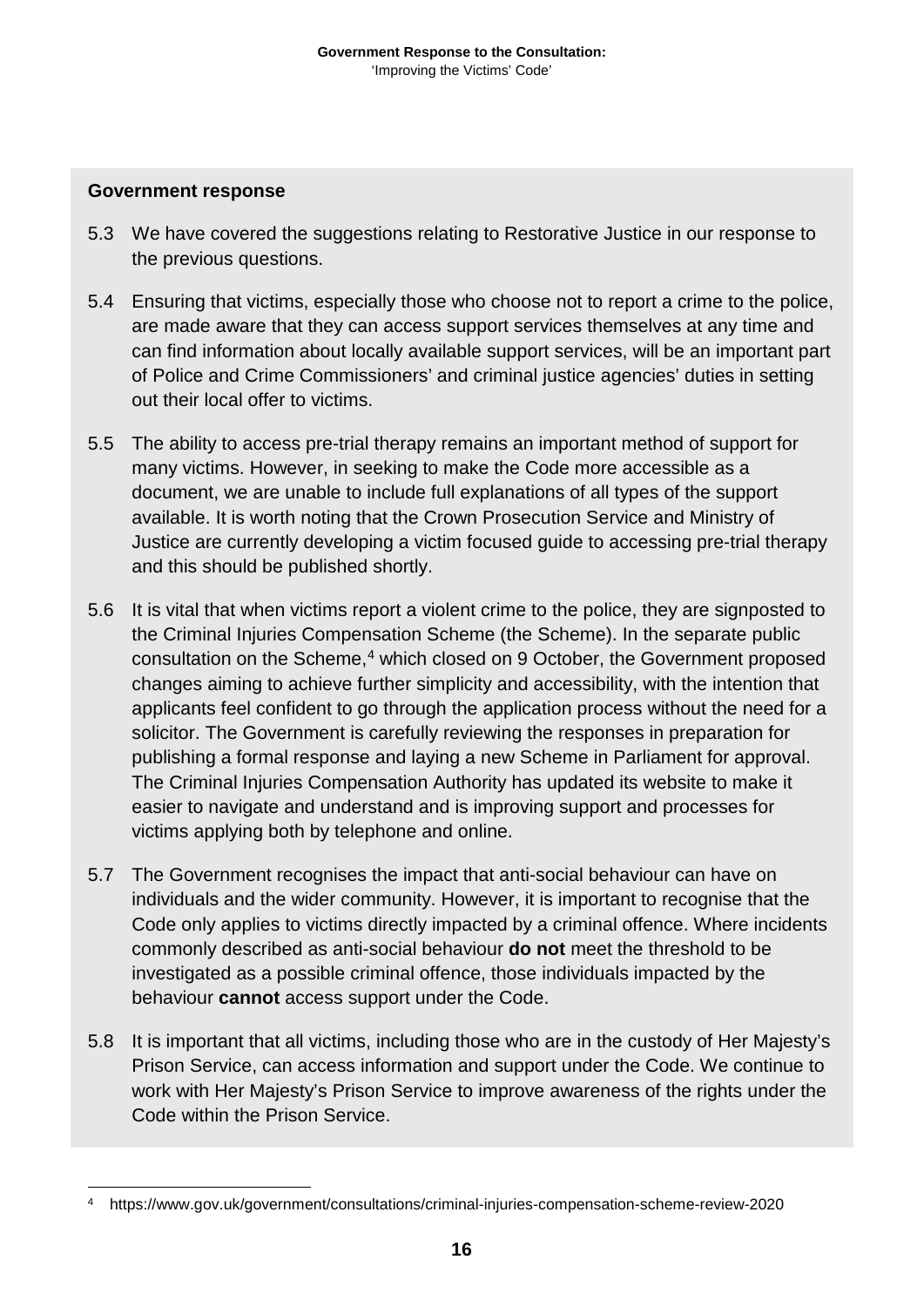5.9 Finally, a primary objective of our review and revision of the Code was to make the document more accessible for victims. This includes making it available in a wide range of formats and languages and we will continue to work with key stakeholders to take this forward and deliver this commitment.

#### **We asked:**

<span id="page-18-0"></span>**Q6: Are you aware of any evidence or sources of information that would help us to understand and assess equality and economic impacts in greater detail?**

#### <span id="page-18-1"></span>**Q6a:If you are aware, what do you believe would be the effect of this evidence/ information on our proposals?**

Out of 315 respondents, 97 did not respond and 241 did not provide any information. Of those that did respond, 108 indicated that they were unaware of or were unsure whether there were further sources of information pertinent to the question.

- 6.1 A number of the respondents made suggestions that either identified potential sources of evidence of which we were already aware of, or which were not directly relevant to assessing the equality and economic impacts.
- 6.2 Respondents used the second part of the question to make recommendations about the evaluation of the Code, for example, that particular groups (e.g. BAME victims of sexual violence) should receive extra focus in any evaluation. Other recommendations were for the Code to be clearer that particular services should be offered.

#### **Government response**

6.3 We thank those who responded to this question for their suggestions. We have closely examined the suggested further sources of evidence of equality and economic impacts, but have not found any evidence which has enabled us to understand in any greater detail likely impacts we have already identified, or identify additional impacts that we had not previously considered.

#### **We asked:**

#### <span id="page-18-2"></span>**Q7: Do you have any further comments about the draft revised Code?**

Out of 315 respondents,160 (51%) provided additional comments and 155 (49%) did not answer the question.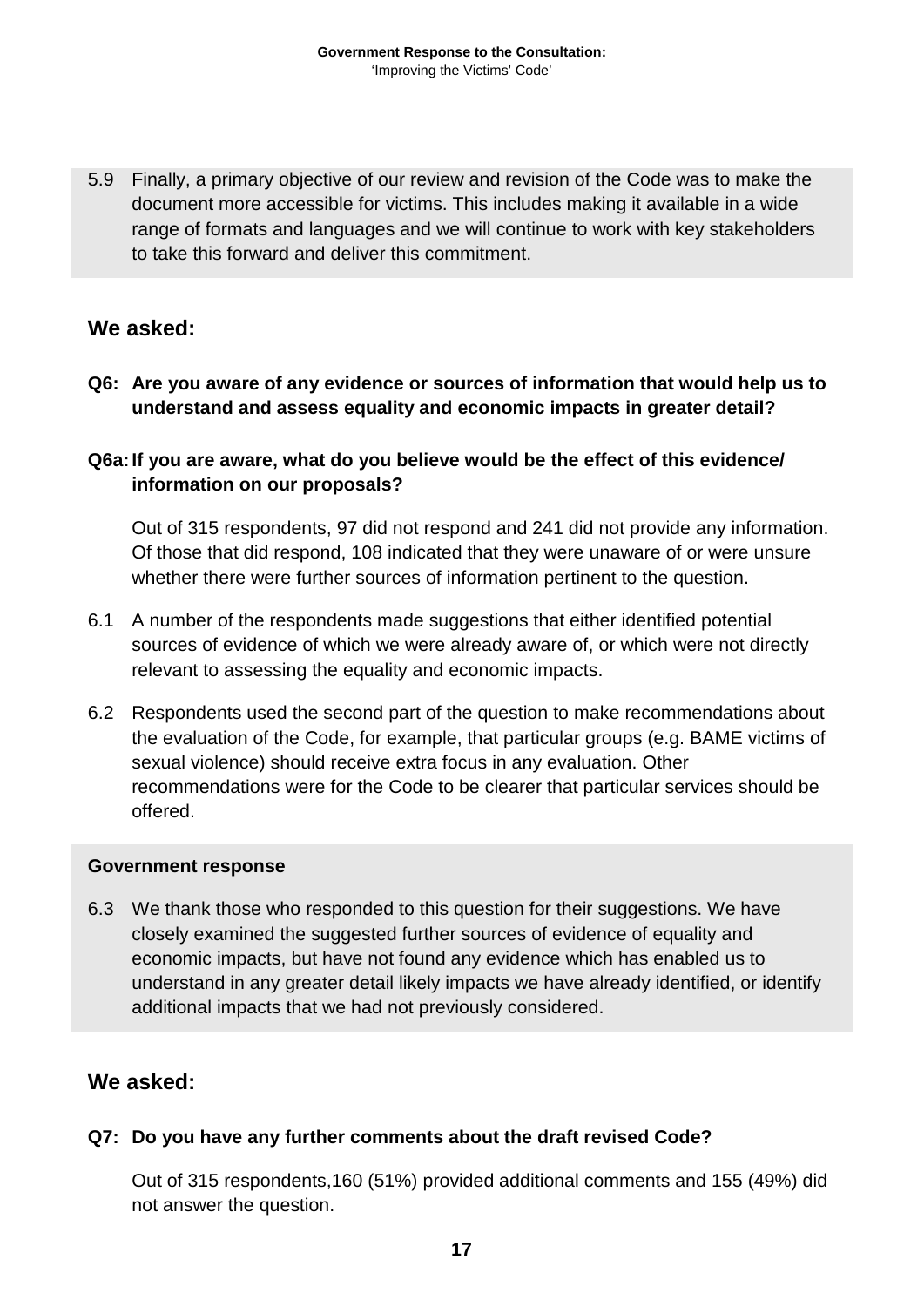#### **Please give reasons for your response**

- 7.1 The majority of comments made in response to this question were similar to those given in response to earlier questions, including:
	- information about accessing Restorative Justice;
	- the role of the Coroner, Foreign, Commonwealth & Development Office and National Health Service;
	- the importance of accessible formats, written in plain English;
	- support for victims of road traffic incidents;
	- rights for those falsely accused of a crime;
	- the benefits of a flowchart showing the different stages of the criminal justice process;
	- access to specialist support services; and
	- support for secondary victims.
- 7.2 Other comments and suggestions mentioned included:
	- the need to raise awareness of the Code amongst victims and practitioners;
	- whether discretionary access to the Victim Contact Scheme should be explained in the Code;
	- whether access to the Victim Contact Scheme should be expanded to include other offences, in particular stalking and harassment;
	- the need to include a reference to the requirement to submit any complaint to the Parliamentary and Health Service Ombudsman via the victim's Member of Parliament;
	- the need to provide greater clarity around the definition of expenses issued by the Crown Prosecution Service; and
	- to include a duty to provide monthly updates to victims.

#### **Government Response**

- 7.3 We have covered the suggestions mentioned in the first list in our response to previous questions.
- 7.4 As mentioned in our response to our first consultation on the Code, raising awareness was a key part of our work. We continue to consider a number of options, including making improvements to our digital delivery and improving wider public awareness and standards among criminal justice agencies and voluntary organisations.
- 7.5 In respect of a discretionary offer of contact, it is difficult to set out all the circumstances in which this might be considered. Some victims where we previously used discretion to offer the Victim Contact Scheme, such as victims of Causing Death by Careless or Inconsiderate Driving (Road Traffic Act 1988), Causing Serious Injury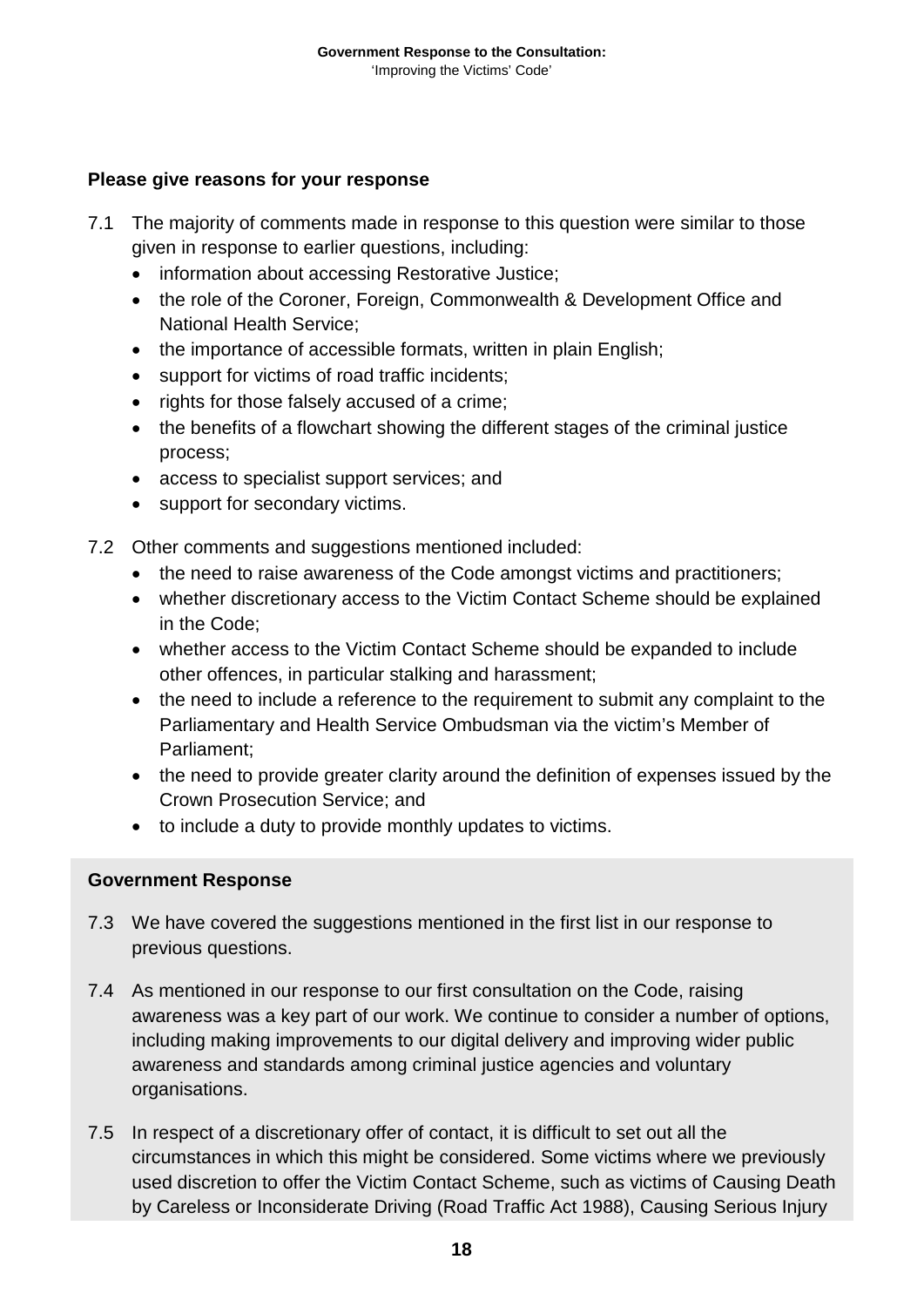by Dangerous Driving (Road Traffic Act 1988) and Controlling or Coercive Behaviour in an Intimate or Family Relationship (Serious Crime Act 2015), have now been made statutory through their inclusion in the revised Code.

- 7.6 As part of the Probation Reform Programme, the National Probation Service is looking at what can be done to enhance and expand the Victim Contact Scheme. This work will focus on enhancing the contact that specific groups of victims have received so far and expanding the scheme in response to the concerns raised through our Code consultations. Groups under consideration include victims of stalking and harassment and those of racially or religiously aggravated offences. These reforms are all subject to final approval and we look forward to publishing more detail about them in due course.
- 7.7 A number of respondents queried why the reference to the need to refer any complaint to the Parliamentary and Health Service Ombudsman via the victim's Member of Parliament had been removed from the draft revised Code. Our response to this is that we plan to consider simplifying the complaints process for victims as part of our work on a Victims' Law. In advance of this we have amended the wording that was previously in the revised draft version of the Code, to make it clear that complaints as it currently stands will still need to be referred to the Ombudsman via the victim's Member of Parliament.
- 7.8 Some respondents asked for the Code to provide greater clarity around the type of expenses provided by the Crown Prosecution Service. As comprehensive guidance is available on the Crown Prosecution Service website, we have decided not to replicate this within the Code, however we have included advice that victims should discuss any questions they may have with their Witness Care Officer.
- 7.9 The duty to provide monthly updates to victims was removed at the consultation stage of the revised Code and is not in the final version. Removing this duty was supported by the National Police Chiefs' Council and the Home Office as it reduces bureaucracy and frees up police time. It also enables victims and the relevant criminal justice agency to agree the frequency of contact the victim would like or needs during their case.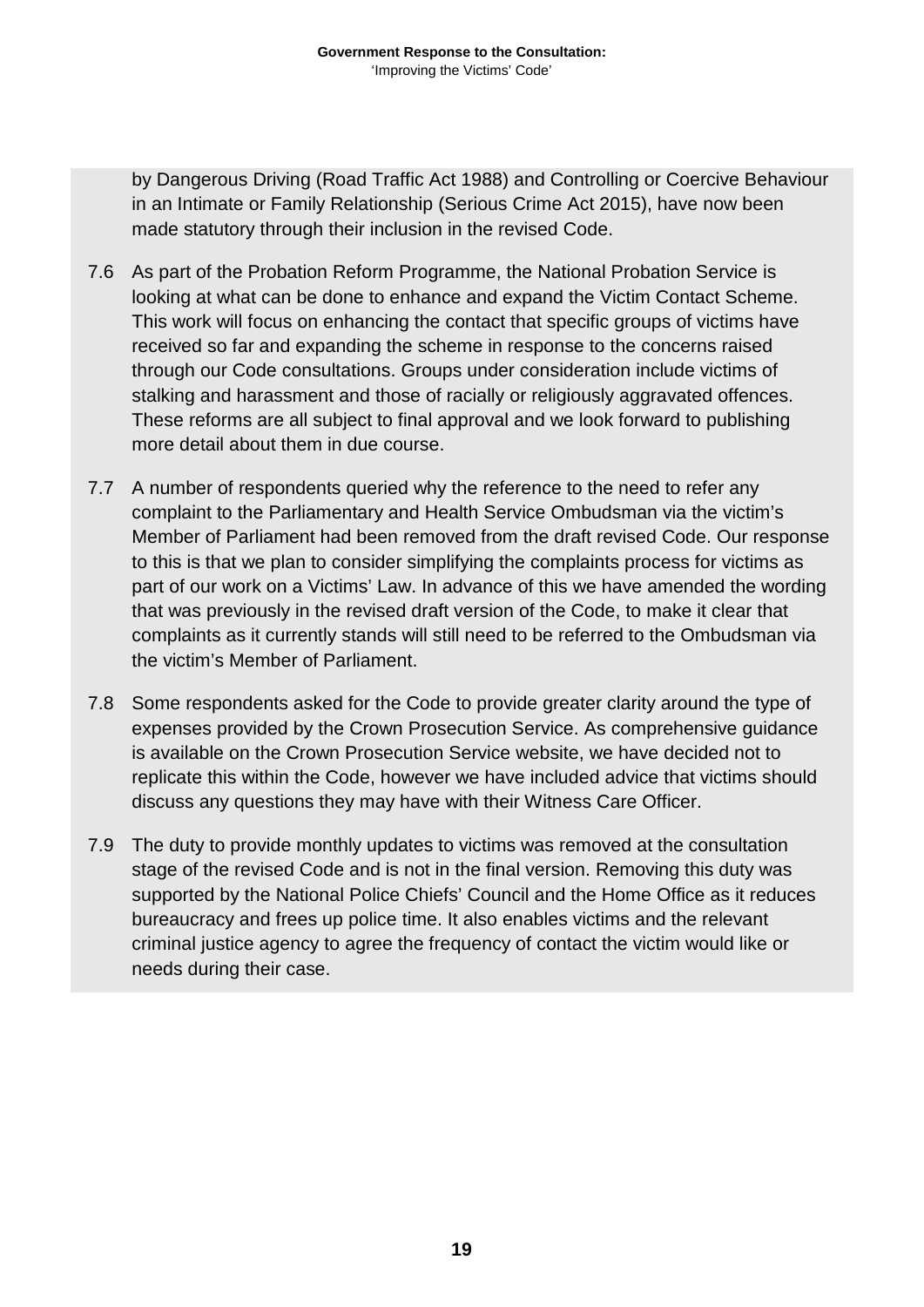### <span id="page-21-0"></span>**Conclusions and next steps**

We are extremely grateful for the range of responses we have received to this consultation which have helped us to refine the final version of the Code.

The revised Victims' Code has been laid before Parliament and will come into force on 1 April 2021.

We are working with criminal justice organisations and other service providers to produce practitioner guidance that will clearly set out how they will fulfil their duties in practice. This guidance will also aid service providers in communicating their duties under the Code to their staff, to victims and to members of the public. However, we will go further, and in collaboration with criminal justice agencies will prepare a series of awareness raising aids to help frontline criminal justice practitioners keep victims' rights at the forefront of their thinking when interacting with victims and make those same victims aware of their rights.

Some respondents made comments that were not relevant to the scope of the consultation about how the criminal justice system could be improved. We welcome these comments and will look at how we can explore these in future work.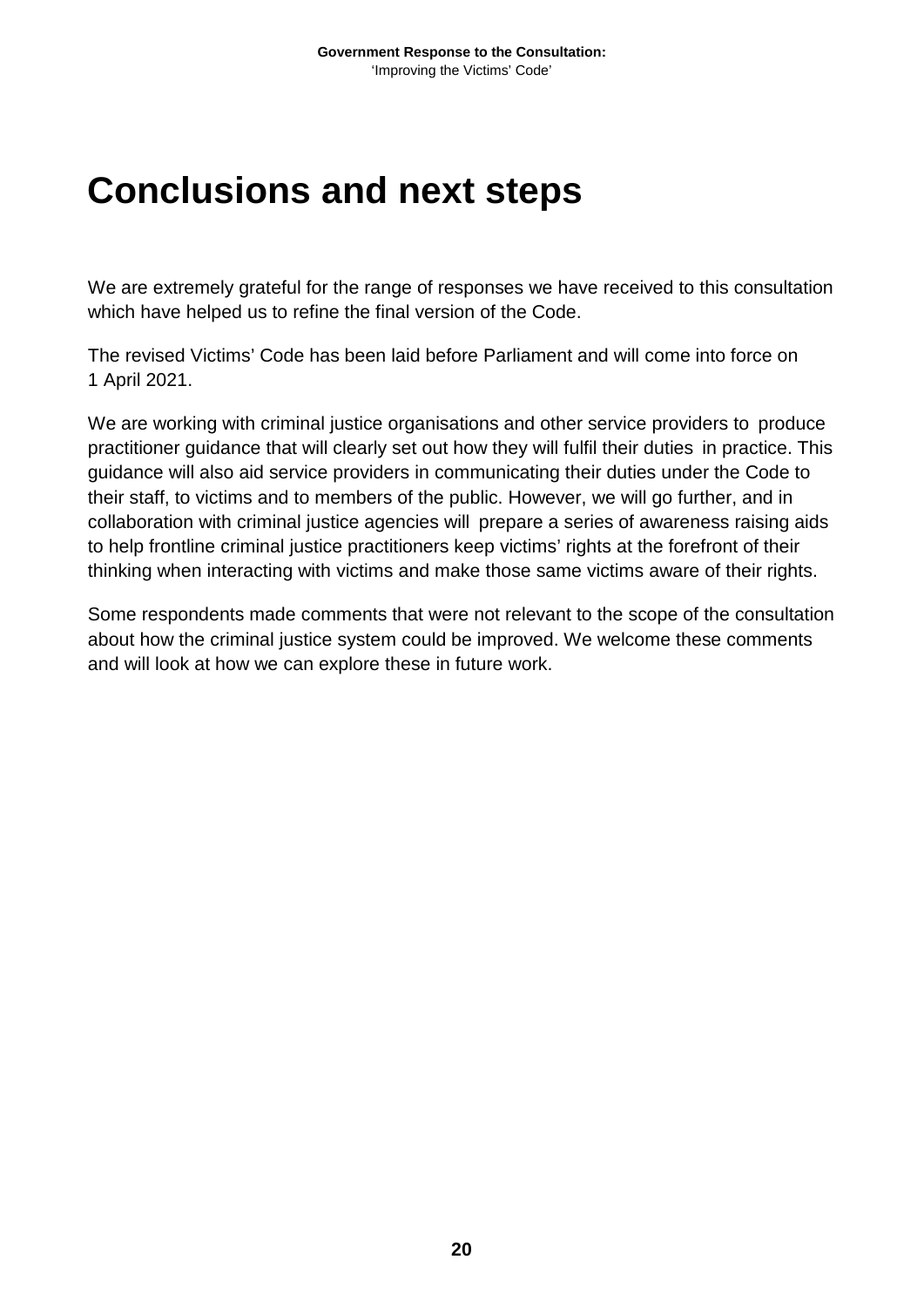## <span id="page-22-0"></span>**List of respondents**

Assist Trauma Care Association of Convenience Stores Association of Personal Injury Association of Policing and Crime Chief Executives Birmingham and Solihull Women's Aid Blackburn with Darwen Youth Justice Service Brent Council British Society of Criminology's Victims Network Calm Catch<sub>22</sub> Centre for Women's Justice Changing Lives CIS'ters: surviving rape and sexual abuse during childhood College of Policing Criminal Bar Association Criminal Justice Alliance Crown Prosecution Service Derbyshire Constabulary End Violence Against Women Coalition (EVAW) Escaping Victimhood GYM guiding young minds Hampshire County Council Children Services Hampshire County Council Hope for Justice Hundredfamilies Information Commissioner's Office Kingston & Richmond YOS/CALM mediation & RJ service Lambeth Mediation Service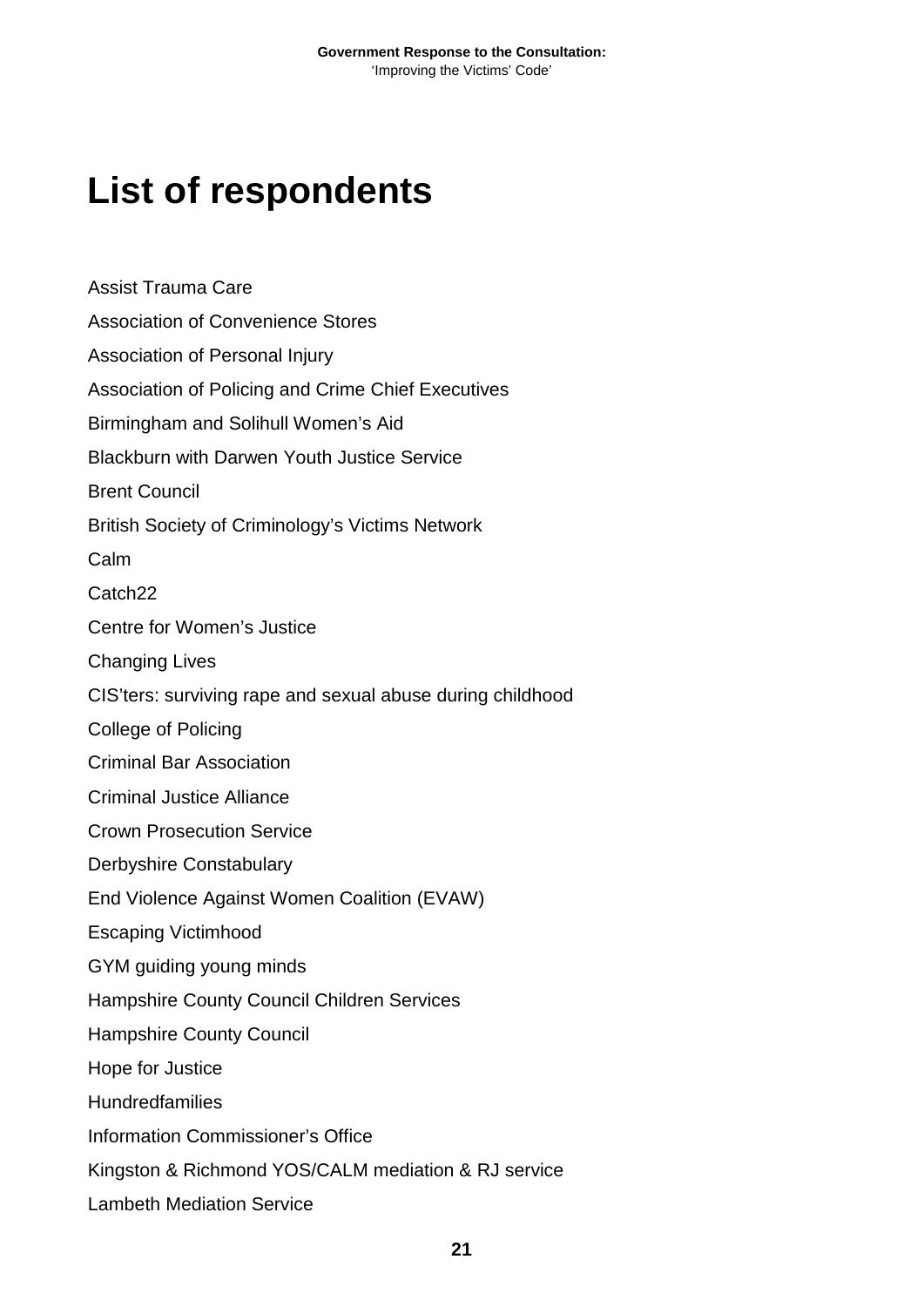Lancashire Constabulary MOSAC – Mothers of sexually abused children National Association for People Abused in Childhood (NAPAC) National Police Chiefs' Council Northumbria Local Criminal Justice Board Office of the Police and Crime Commissioner – Avon and Somerset Office of the Police and Crime Commissioner – Cheshire Office of the Police and Crime Commissioner – Cumbria Office of the Police and Crime Commissioner – Devon and Cornwall Office of the Police and Crime Commissioner – Dorset Office of the Police and Crime Commissioner – Durham Office of the Police and Crime Commissioner – Dyfed Powys Office of the Police and Crime Commissioner – Gloucestershire Office of the Police and Crime Commissioner – Humberside Office of the Police and Crime Commissioner – Lancashire Office of the Police and Crime Commissioner – Lincolnshire Office of the Police and Crime Commissioner – Merseyside Office of the Police and Crime Commissioner – Norfolk Office of the Police and Crime Commissioner – North Wales Office of the Police and Crime Commissioner – North Yorkshire Office of the Police and Crime Commissioner – Nottinghamshire Office of the Police and Crime Commissioner – Staffordshire Office of the Police and Crime Commissioner – Suffolk Office of the Police and Crime Commissioner – Surrey Office of the Police and Crime Commissioner – Sussex Office of the Police and Crime Commissioner – West Yorkshire Office of the Police and Crime Commissioner – Warwickshire Office of the Police and Crime Commissioner – West Midlands Office of the Police Fire and Crime Commissioner – Northampton OneHundred families Parliamentary health and Service Ombudsman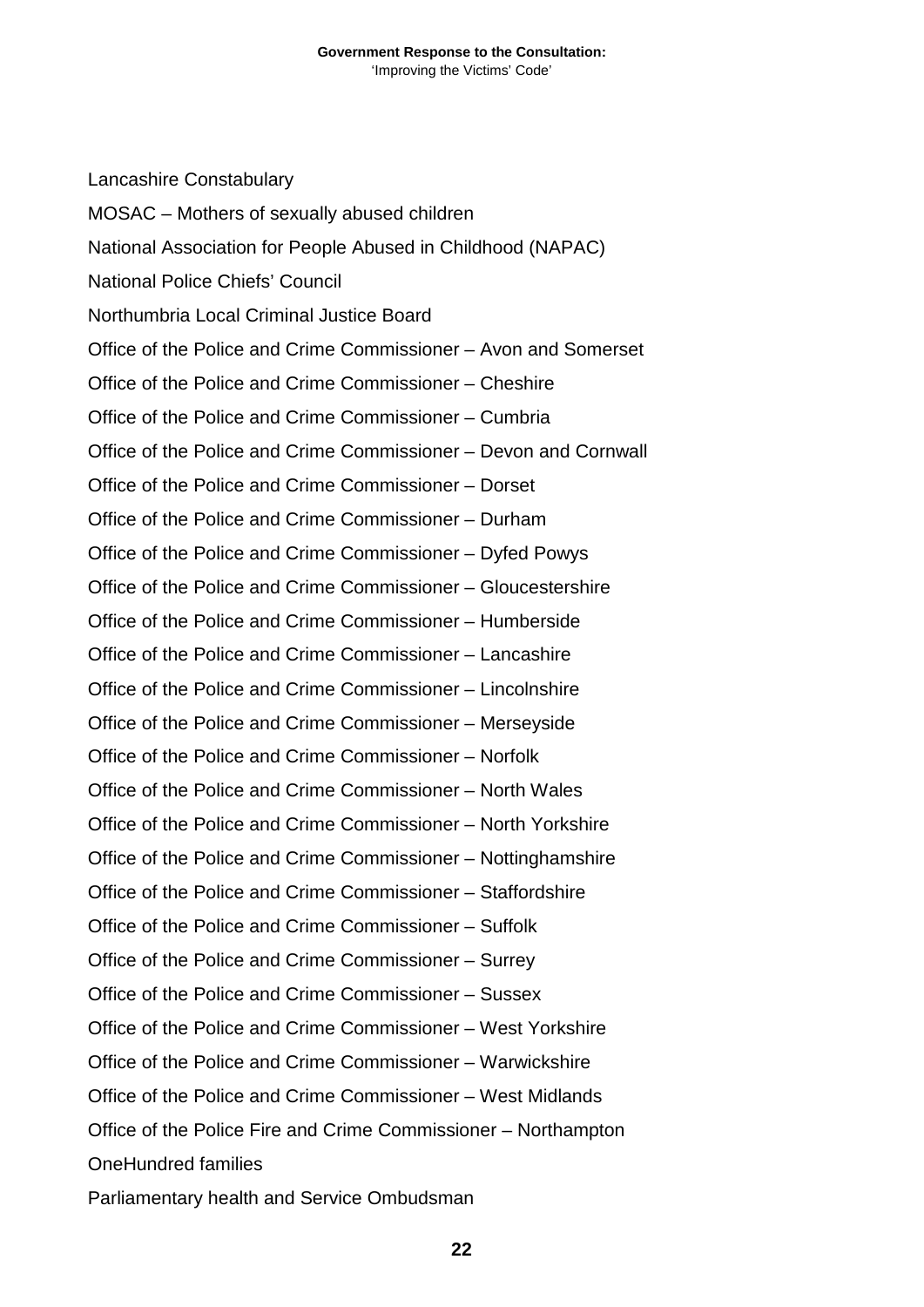Parole Board for England & Wales

Prison Reform Trust

Rape Crisis England and Wales

Regent's University London

REMEDI

Resolve West

Restorative Approaches Bristol

Restorative Cleveland

Restorative Dorset

Restorative Gloucestershire

Restorative Justice Council

Restorative Justice Hub

RISE

RJ4ALL

RoadPeace

**SafeLives** 

Safer Communities Ltd

SARAC (sexual abuse & rape advice centre)

Serious Fraud Office

Society of Friends (Quakers)

Solace Women's Aid

Stay Safe East

Stonewall, the LGBT equality charity

Support After Murder & Manslaughter

Surrey Youth Offending Service

Suzy Lamplugh Trust

Swansea University

Thames Valley Restorative Justice Service

The Bell Foundation

The Chris Donovan Trust

The Josh Hanson Charitable Trust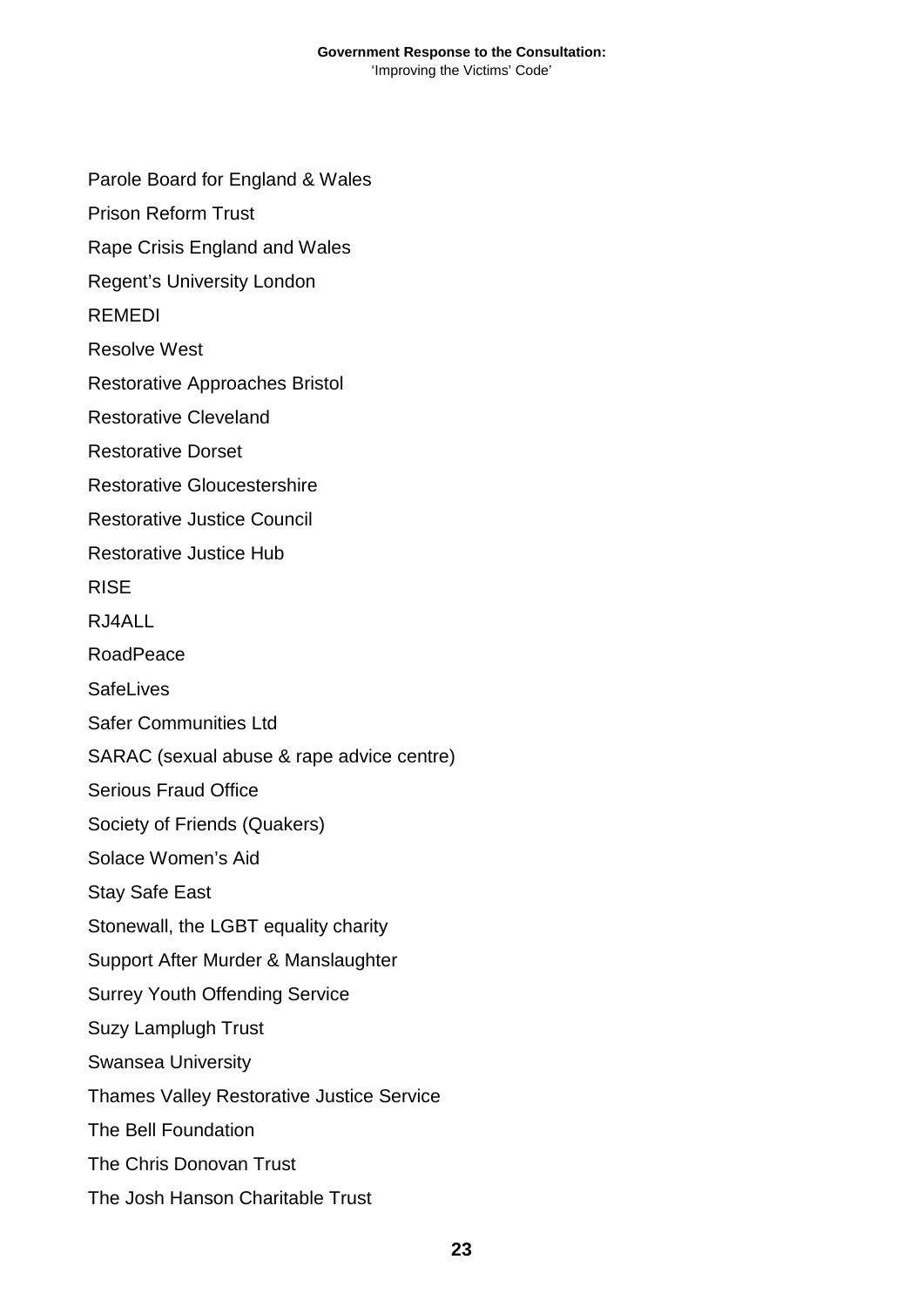The Lighthouse, University College London Hospital NHS Foundation Trust

The Survivors Trust

Transforming Conflict Ltd

Victims' Commissioner for England and Wales

Victims' Commissioner for London

Victim Support

Voice Northants

West Yorkshire Police

Why me?

Women's Aid

Women & Girls Network

Wiltshire Youth Offending Team

Youth Offending Service – Luton

Youth Offending Service – Peterborough

Youth Offending Team – Hampshire

Youth Offending Teams – Wales